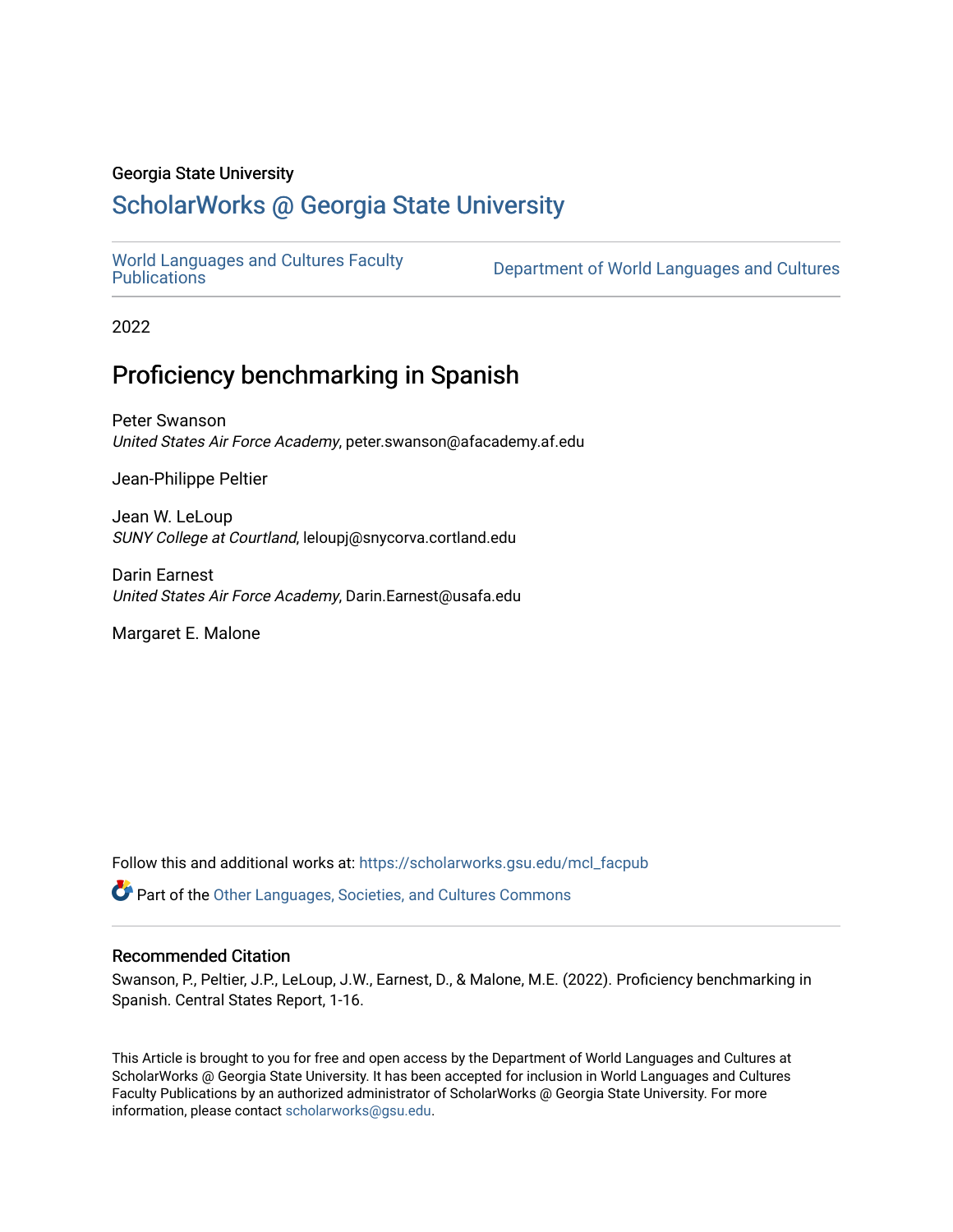# **Proficiency Benchmarking in Spanish**

# **Challenge statement**

The paradigm in world language teaching and learning has shifted, prioritizing proficiency testing and setting benchmarks for language learners. However, many programs either lack the funds, choose not to measure learners' proficiency, or avoid benchmarking student progress through the proficiency ladder. The following empirical research provides results about learners of Spanish and their proficiency in higher education, allowing program faculty to reflect on their own benchmarks.

# **Abstract**

The Language Flagship programs were established at the turn of the century with the goal of creating programs that would move language learners to advanced levels of proficiency in a select number of critical languages (Winke & Gass, 2019). Later, the Flagships called for institutions of higher education to create a viable process to assess proficiency learning in high quality, well-established academic language programs. To answer that call, the present study examines outcomes via end of year proficiency testing in Spanish at the first and second levels of Spanish instruction at the United States Air Force Academy using the Adaptive Listening Tests and the Adaptive Reading Tests developed at Brigham Young University. Results indicate differences in gender, years of study of Spanish, and the number of years of Spanish study prior to attending the Academy. Additionally, the results from the present study are compared to Tschirner's (2016) comprehensive analysis of student outcomes in higher education on ACTFL reading and listening tests. The findings have implications for programs in higher education as well as those in K-12 education.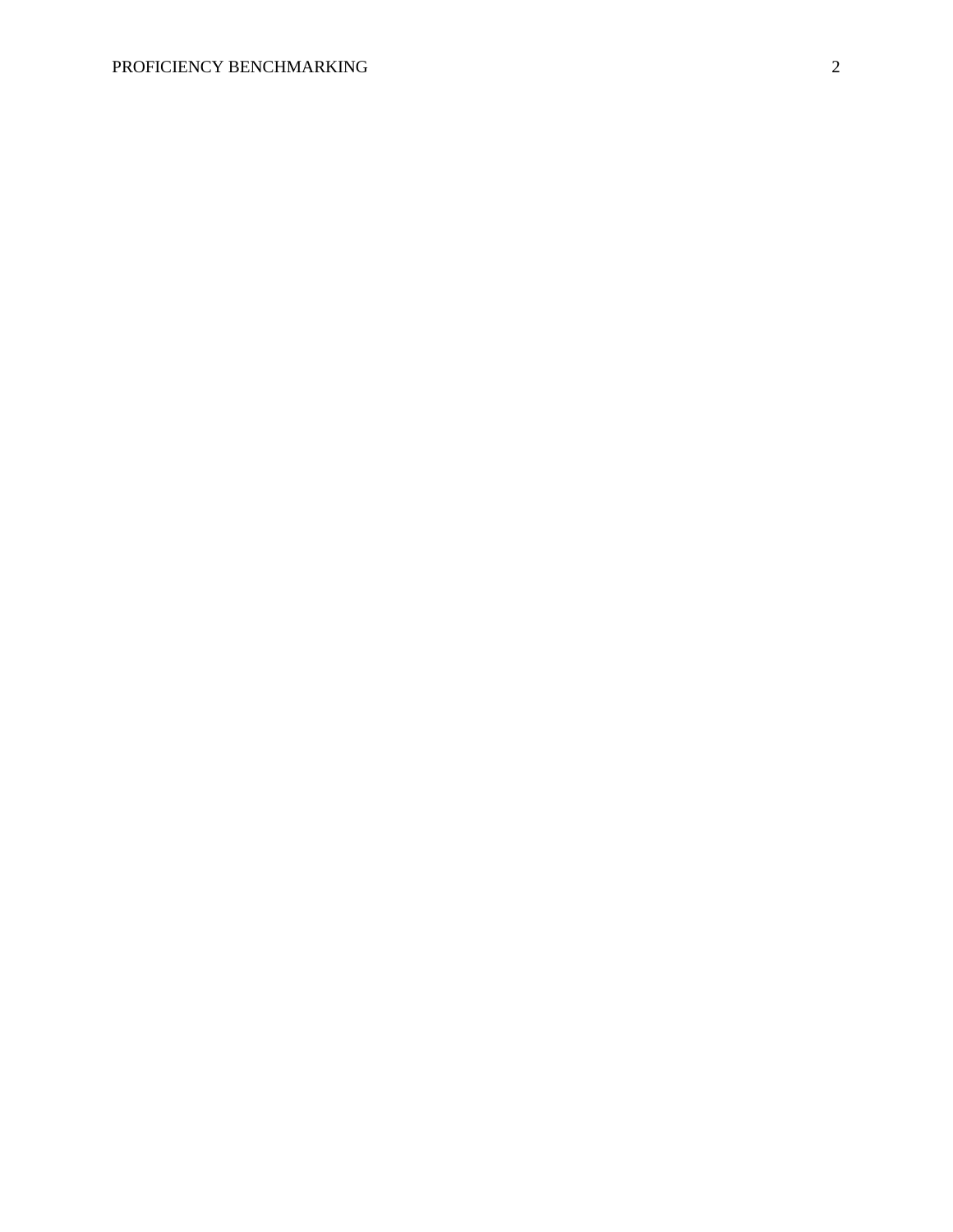# **Proficiency Benchmarking in Spanish**

What are reasonable expectations of language proficiency for students to attain after a specific learning sequence of language study? This question has challenged the field of language teaching and learning for decades. Since Carroll's (1967) study of language majors at graduation, instructors, students and administrators alike have struggled to establish reasonable expectations, communicate them to students and faculty and attain them in formal learning situations.

Recent focus on the importance of world languages for business, diplomacy and national security underscores the need to develop proficient speakers. In a 2019 report, ACTFL emphasized that 90% of businesses surveyed reported a need for employees with skills in languages other than English; the continued global nature of business suggests that such a need will continue to grow (ACTFL, 2019). At the same time, the recent American Academy of Arts and Sciences (2017) report shows that, despite this stated need in business, "the vast majority of American citizens remain monolingual" (p. vii). There is a strong need to set benchmarks for language proficiency and help learners develop this proficiency in many languages. Clearly, it is important to understand what can be and is attained after specific sequences of study. Without such data, students, instructors, administrators and other stakeholders cannot determine individual student and general program success, nor can they know when to intervene to improve programs and when to investigate practices that make some programs more successful than others. In addition, without benchmarks and data from other language programs, stakeholders may set goals that are too high or too low for their own groups. In the current study, the researchers investigated the baseline proficiency of cadets at the United States Air Force Academy (USAFA) in first and second year Spanish.

# **Literature Review**

Carroll's (1967) study represented the first major investigation of student outcomes in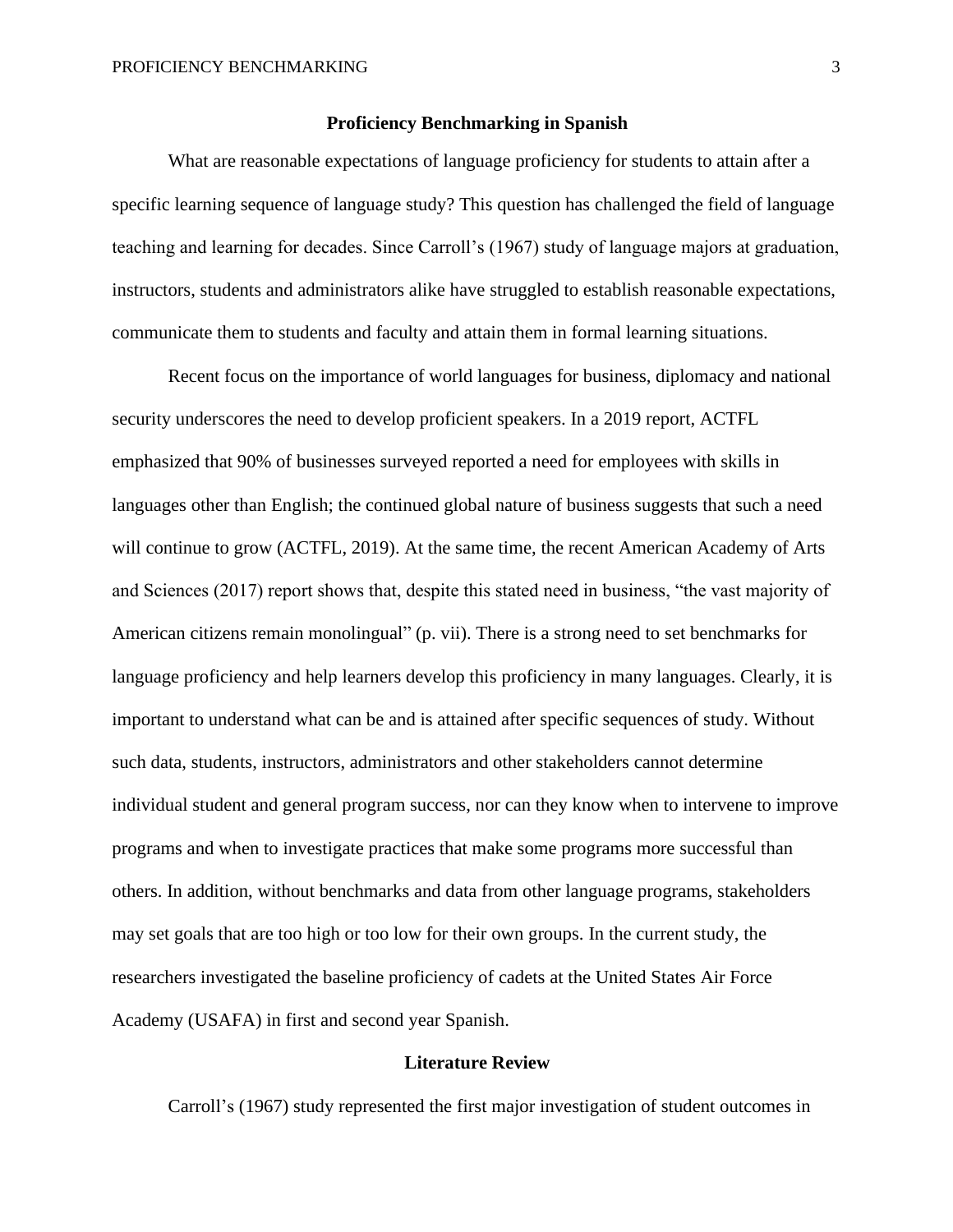#### PROFICIENCY BENCHMARKING 4

modern world languages. While more than 50 years old, the study is still exemplary; it investigated speaking, reading and listening outcomes in five languages (French, Italian, German, Spanish and Russian) from universities across the United States (U.S.). Carroll (1967) also examined some of the factors that were related to student outcomes, including gender, age, years of previous language study, overseas experience (or study abroad) and current year in university.

Carroll's (1967) study employed the Modern Language Association test and aligned it to the Interagency Language Roundtable (ILR) Scale. At that time, the ILR scale was newly used in government; in addition, the ILR scale was used because the study predated the development of the ACTFL Proficiency Guidelines, which are currently used in most academic and business contexts. The study is groundbreaking not only because it examined language outcomes on such a broad scale but also because it employed the relatively new ILR scale in this context. In addition, the use of the ILR scale meant that forthcoming research employing the not-yetconceived ACTFL Guidelines could relate their results to this study in the future and thus establish benchmarks for university language majors. Carroll found the following outcomes among students studying French, German, Italian, Russian and Spanish as a major:

- Average attainment of an ILR 2+ (approximately an ACTFL Advanced-Mid or Advanced-High);
- The following factors correlated with higher levels of proficiency attained
	- o Heritage language background
	- o Study abroad
	- o Elementary school language study
	- o Language study at a large institution
- No difference between males and females.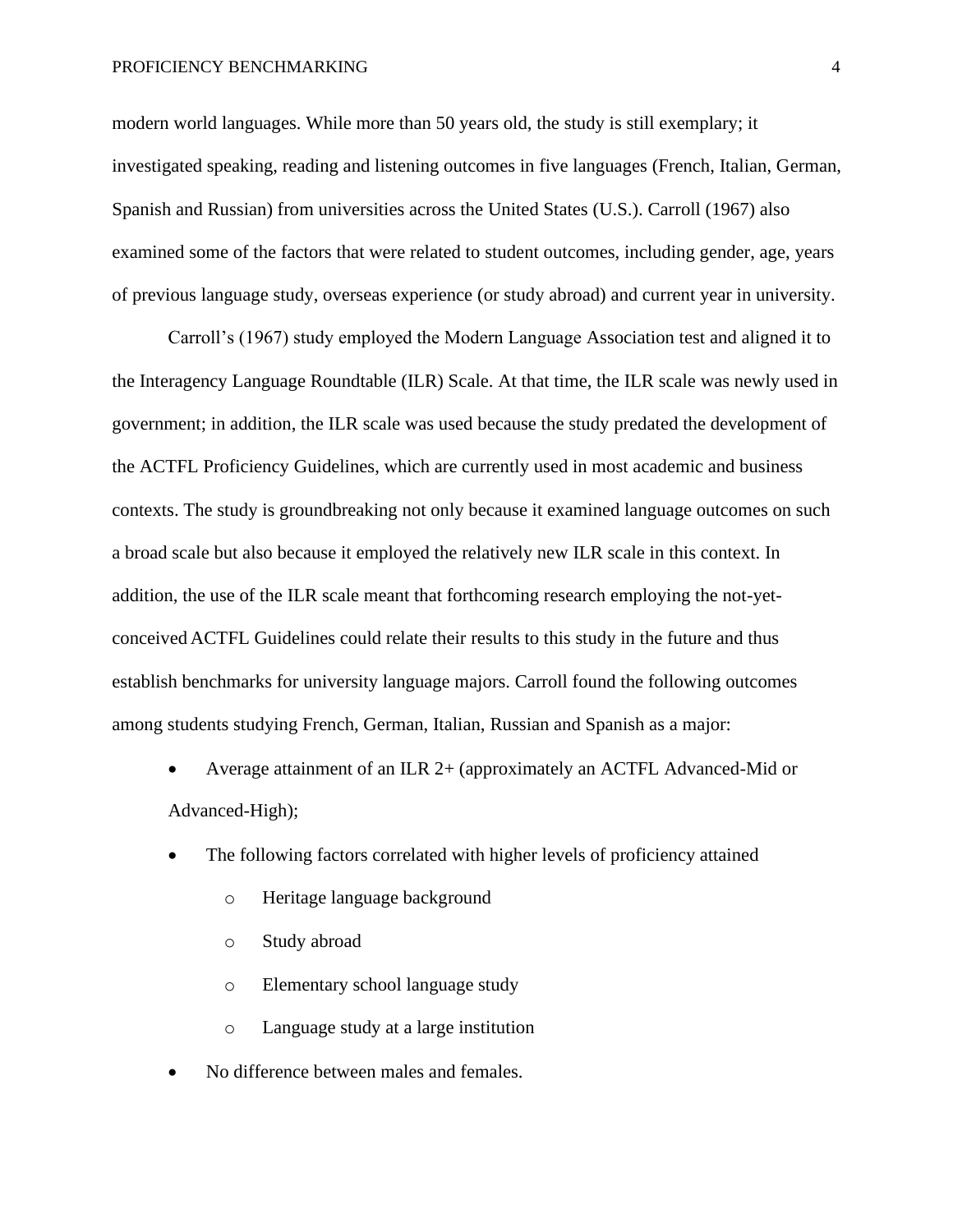Since Carroll (1967) was published, a few studies have examined student oral proficiency in higher education (e.g., Isbell, Winke, & Gass, 2018) or different factors shown to affect outcomes, especially study abroad (e.g., DeKeyser, 2014; Dewey et al., 2012; Freed, 1995; Hernandez, 2010; Vande Berg et al., 2009). However, there was still limited research focusing on general language proficiency outcomes in higher education world language programs for nearly 50 years. Moreover, the original languages Carroll highlighted are no longer the only focus of world language study in higher education. While Spanish, French, German, Italian and Russian are still in the top 20 languages in higher education, they have been joined and, in some cases, replaced by enrollments in American Sign Language, Japanese, Chinese and Arabic (Looney & Lusin, 2018). Therefore, Carroll's study provided essential but increasingly outdated information for decades as research in outcomes in higher education became more specialized (focusing on specific factors) and less general (examining outcomes *writ large)* for a 50-year period.

This gap was noticed and eventually acted upon. In 2014, the Flagship Initiative (The Language Flagship, 2013), a nationally funded effort to transform the way U.S. students learn languages and build their proficiency in critical languages (e.g., Arabic, Mandarin), released a request for proposals to address this gap. The program provided funding to investigate student outcomes in several languages at three state universities in the U.S. During the three-year grant period, nearly 9,000 university students took one or more language proficiency tests in the areas of reading, listening and speaking in Arabic, Chinese (Mandarin), French, German, Korean, Portuguese, Russian and Spanish (Winke & Gass, 2019). Specifically, the results of the studies showed a range of outcomes for student language learners across different institutions, in different levels of courses and with different backgrounds. For example, Isbell et al. (2018), in a study of oral proficiency outcomes, found that four semesters of language study at the university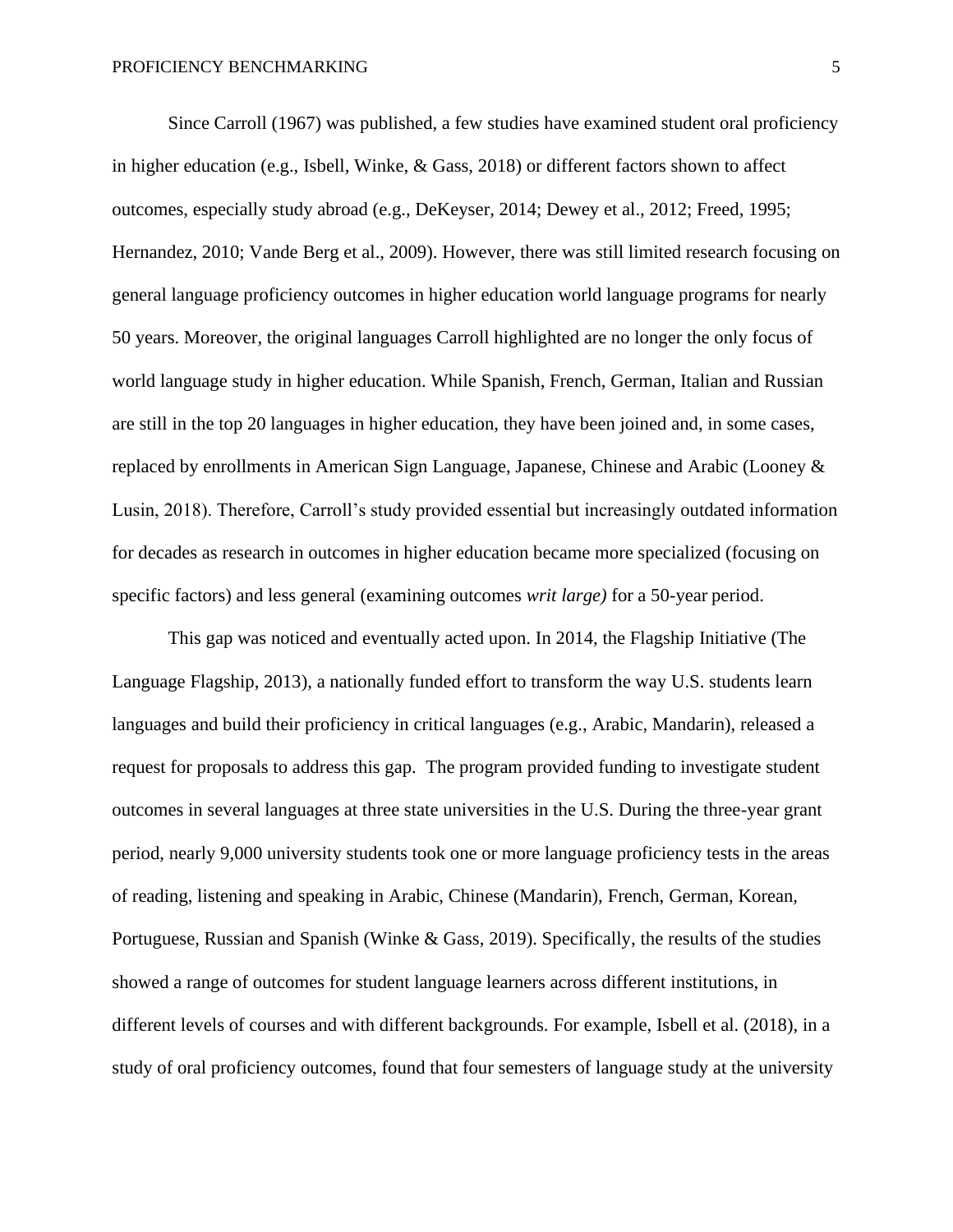level yielded an outcome of Intermediate-Low to -Mid in Chinese, French, Russian and Spanish among learners at large state universities.

The resulting research from this effort has been remarkable, including dozens of research articles and book chapters as well as an edited volume. At the same time, it merely scratches the surface of research that needs to be conducted, published, disseminated and replicated. As Malone (2019) pointed out, while this work is necessary and important, it is not sufficient to represent the wide array of possible outcomes at different kinds of institutions studying languages under varying conditions. For example, Carroll (1967) documented that students at large institutions outperformed students at small institutions; the Flagship-funded research was conducted at three large, public universities.

Tschirner (2016) published a comprehensive report of student outcomes in higher education on ACTFL reading and listening tests; many of the participants were part of the Flagship study. With more than 6,000 subjects who took these reading and listening tests, Tschirner was able to identify average outcomes after two, three, four, five and six semesters. Over 1,600 subjects took both tests in Spanish, and second semester learners were found to reach about Intermediate-Low in reading and just below Novice-High in listening, while fourthsemester learners reached Intermediate-Mid in reading and almost Intermediate-Low in listening (Tschirner, 2016). Although additional research is needed to determine the outcomes of students in different types of learning environments, Tschirner's data, as well as the outcomes from the Flagship project, provide benchmarks for comparison.

The present study examines the outcomes of participants at USAFA after two or four semesters of Spanish language study. USAFA's students represent one part of the higher education system and are underrepresented in language outcomes research. As frequently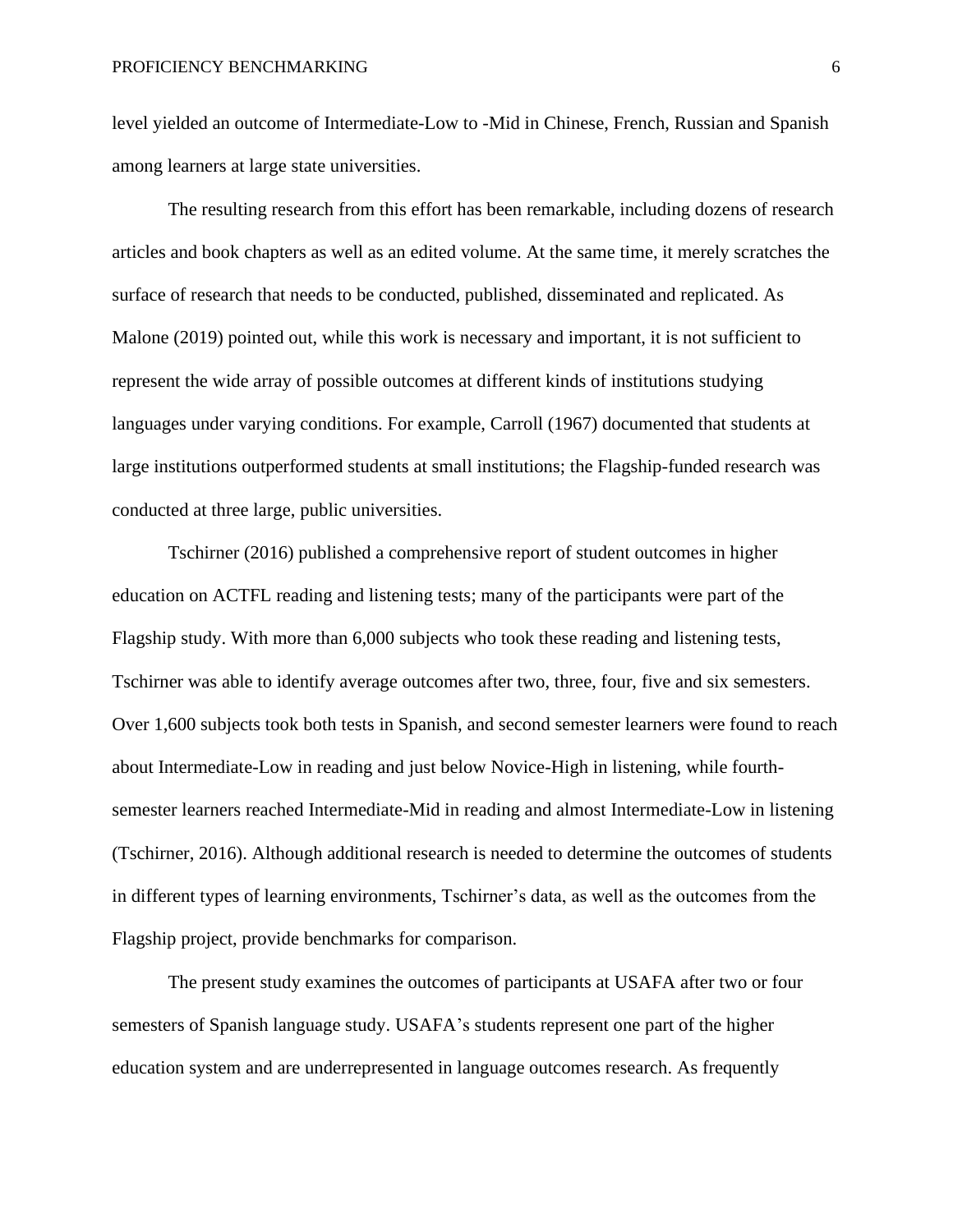highlighted in advocacy materials, world languages benefit many areas of U.S. life, including education, business, security and diplomacy. Obviously, future leaders of the military have great potential to influence security and even diplomacy issues; proficiency in a world language is critical for such populations. Given the dearth of research at military service academies, the present study was guided by the following research questions:

- 1. What level of proficiency in listening did participants in first-year and second-year Spanish attain?
- 2. What level of proficiency did first-year participants attain in reading?
- 3. What were the characteristics of participants who attained the highest and lowest levels of proficiency?
	- a. Was there a difference in outcomes based on gender and years of study of Spanish prior to attending USAFA?
	- b. How did participants differ at the upper and lower quartiles of proficiency?
- 4. How did these results compare to Tschirner's (2016) study of students enrolled in language study?

### **Methods**

# **Background and Setting**

The mission of the Department of Foreign Languages and International Programs (DFFL) at USAFA is to produce culturally attuned and linguistically capable Airmen. Its graduates deploy worldwide in support of the U.S. strategic interests and engagements. Simply stating that USAFA is producing culturally and linguistically enabled officers, however, is insufficient. There is a need to continually assess and ensure that USAFA's programs are meeting the needs of the United States Air Force.

Faculty in DFFL teach eight languages: Arabic, Chinese, French, German, Japanese,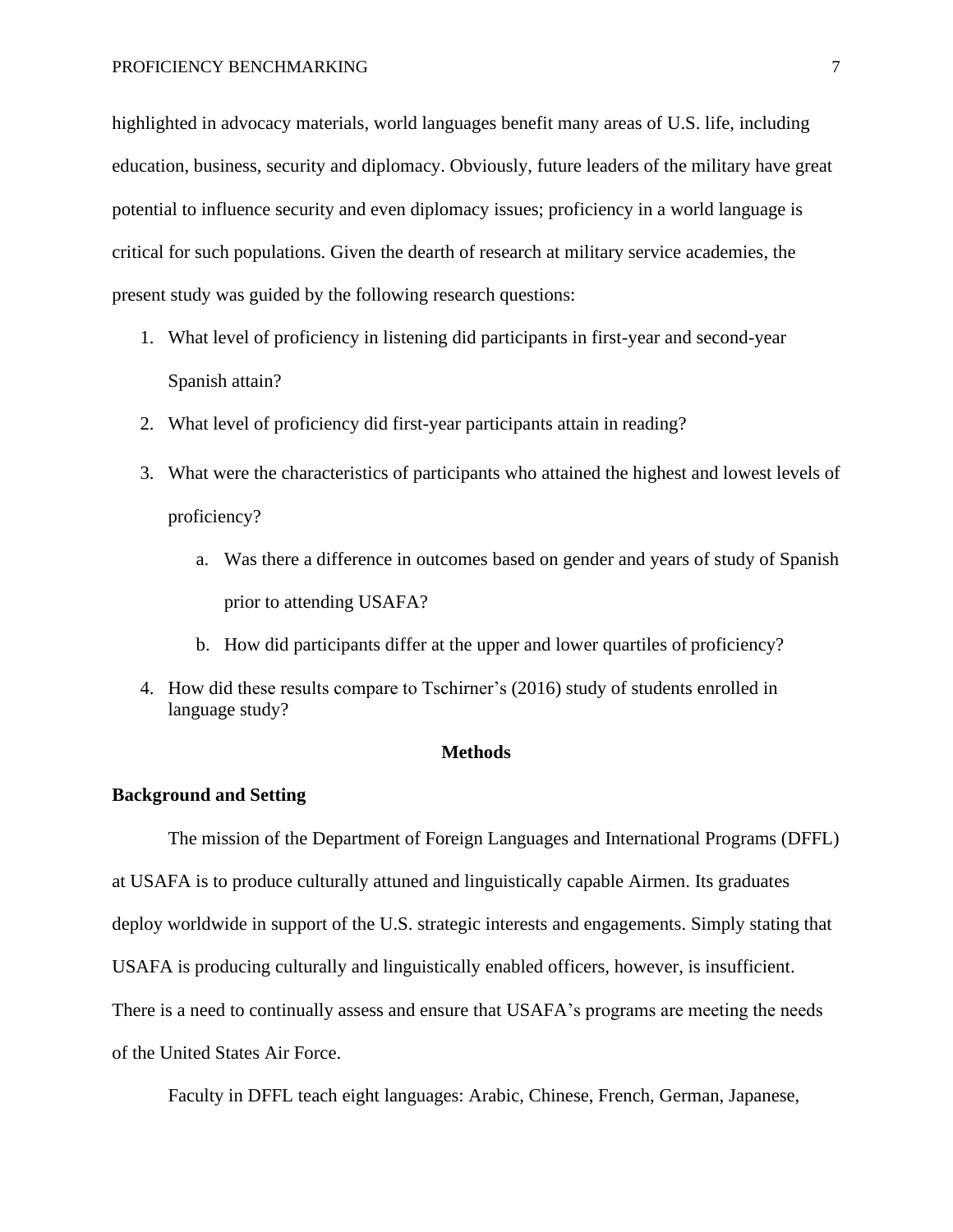Portuguese, Russian, and Spanish. Prior to 2020, faculty members in each language developed a set of outcomes aligned with a modified set of the *World-Readiness Standards for Learning Languages* (The National Standards Collaborative Board, 2015)—Communication, Cultures, Connections, and Careers, which replaced Comparisons and Communities. Faculty in each language community developed and established their own desired learning outcomes tied to these standards. At the end of a typical eight-semester program, or approximately 400 hours of instruction, DFFL administered the Defense Language Proficiency Test (DLPT)—the Department of Defense standard test for all linguists across all branches of the armed forces. Throughout the years, the DLPT served as the main metric in assessing cadets' second language proficiency although it only assesses ability in the receptive skills (i.e. listening and reading).

However, at USAFA, two issues emerged regarding the assessment of cadets' second language abilities. First, it was difficult to compare stated goals with progress across all eight languages. Each language developed its own set of outcomes based on DFFL's modified national standards goal areas of the 4Cs. Starting in the 2020-2021 academic year, DFFL's eight language communities developed Language Roadmaps, which were aligned with the *ACTFL Proficiency Guidelines* (ACTFL, 2012) and the *NCSSFL- ACTFL Can-Do Statements* (ACTFL, 2017). This alignment was used to set benchmarks for cadets at each language level. The alignment allowed DFFL faculty to set a foundation for comparison across its eight programs by allowing language communities to observe how one program might aim for Novice-High after 160 hours of instruction while another might set its sights on Intermediate-Low. Fundamentally, it aligned DFFL with established national standards while allowing various languages programs to compare, gain insight, and collaborate based on a mutually accepted foundation.

The second issue is that the DLPT did not provide faculty the feedback and gradation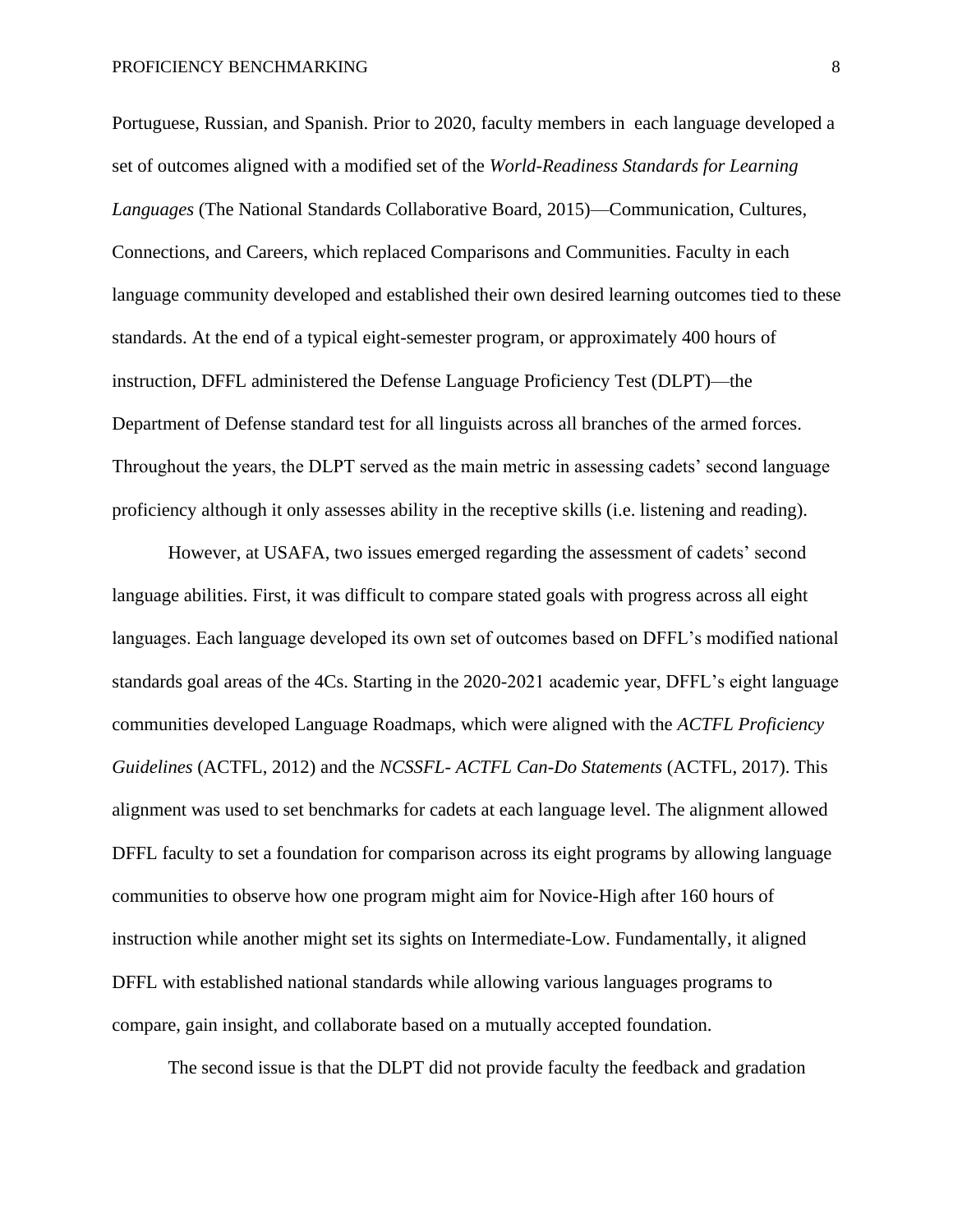necessary to fine-tune DFFL programs. Because the DLPT was not aligned with the World-Readiness Standards, the faculty did not believe it could be used as a reliable measure for the each of the language community's stated objectives. The first step to bridging this gap was adopting Brigham Young University's Adaptive Reading Test and Adaptive Listening Test. These assessments are both clearly tied to *ACTFL Proficiency Guidelines* (2012). The use of these tests allowed DFFL to assess all language programs and provide individual students targeted feedback based on their results. Starting with the 2021-2022 academic year, DFFL randomly tested a subset of cadets across all levels of all eight programs to ensure that each language community was meeting its clearly defined goals as articulated in their language roadmap.

Although cadets cannot major in a language, language minors or a degree in foreign area studies (FAS) are commonplace. FAS majors can choose a language, a region, and a specific area of academic focus (e.g., Spanish, Latin America, and Political Science). Approximately 60 cadets graduate annually with a minor in Spanish. All first-year cadets are required to study a language during their initial year at USAFA. All cadets take the DFFL language placement test during basic training; they can test out of the requirement with Advanced Placement exam scores or via the placement test. Based on the results, they can validate one semester or the full year; they can also test into a higher level. Cadets who place into higher levels include those with a substantial school-based or heritage language background. Therefore, these cadets show a wide range of language backgrounds, not dissimilar to their counterparts at more traditional institutions of higher education. With respect to the present study, cadets in their first year at USAFA took both the Adaptive Reading and Adaptive Listening Tests created by Brigham Young University while cadets in the second level of Spanish took only the Adaptive Listening Test due to the testing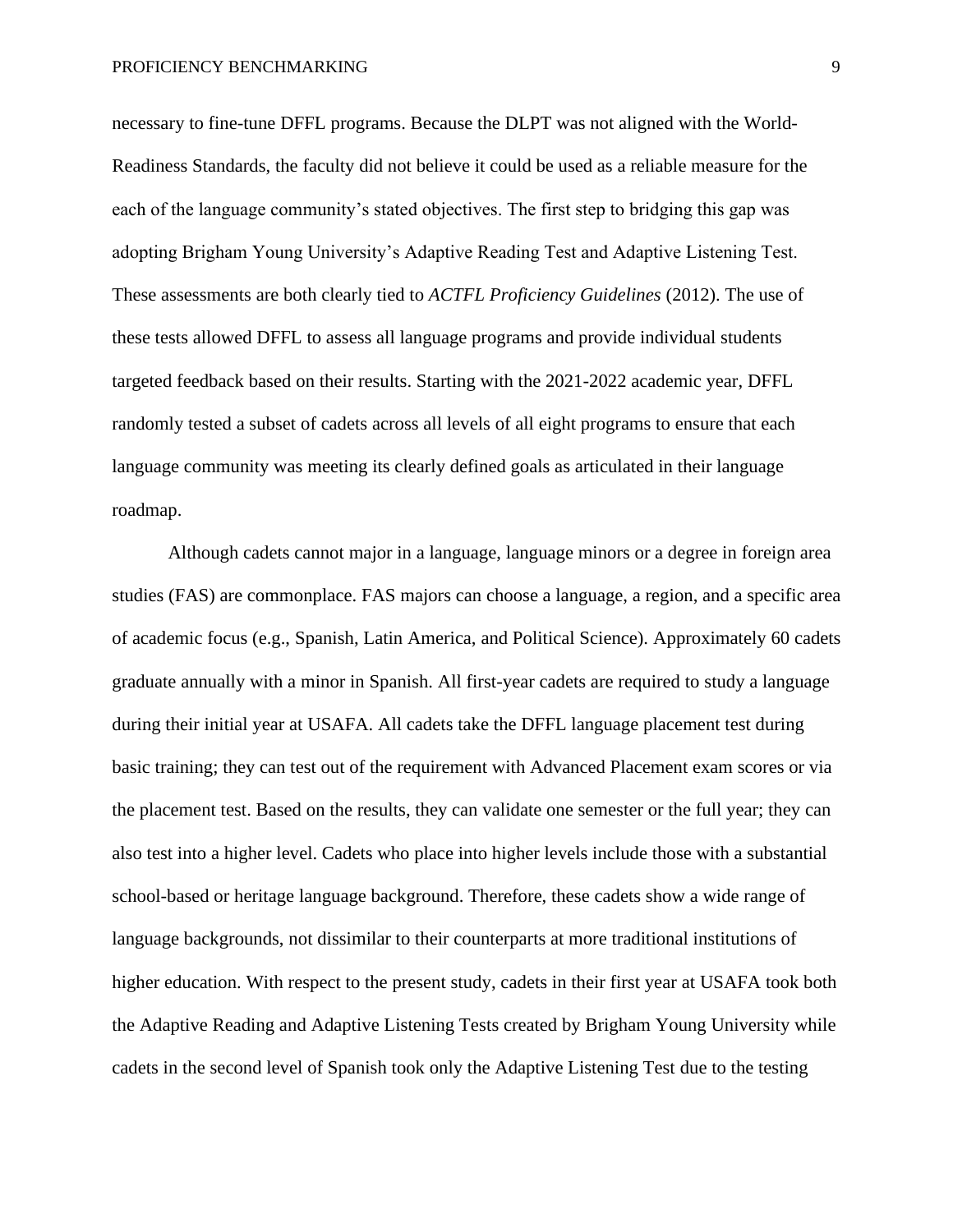budget. DFFL's proficiency expectation (i.e. benchmark) for cadets finishing their first year of Spanish is Novice-Mid to Novice-High and Intermediate-Low for those completing their second year of Spanish.

# **Participants**

Seventy-five students in first-year Spanish (Spanish 132) and second-year Spanish (Spanish 222) participated in this study. The mean age of participants in the first year of Spanish (*n*=33), was 18.88 (*SD*=0.33). Females (82%) outnumbered males, and the majority of the participants reported being either Caucasian (67%) or Latinx (33%). All participants reported that they learned most and/or all of their Spanish (*M*=2.5 years of study) through the U.S. educational system prior to matriculating at USAFA, while only two participants reported that some members of their family spoke Spanish at home and/or with extended family on a regular basis. The participants reported that the last Spanish class they took, on average, was two years prior to enrolling at USAFA. No participants reported having dual enrollment (college) credit for Spanish.

For participants in the second year of Spanish study (n=42), the mean age was 19.95 (*SD*=1.14). The number of females was equal to the number of males (50%), and the majority of the participants reported being Caucasian (69%) or Latinx (29%). Two percent of the sample reported being African American. Like the first-year Spanish group, most reported having learned most and/or all of their Spanish (*M*=2.5 years of study) through the U.S. educational system prior to coming to USAFA. Again, none of the participants reported having dual enrollment credit for Spanish. The cadets in the second year of Spanish were a mix of first-year cadets who had tested into the second year of Spanish and second year cadets who had passed through the first year of Spanish at USAFA.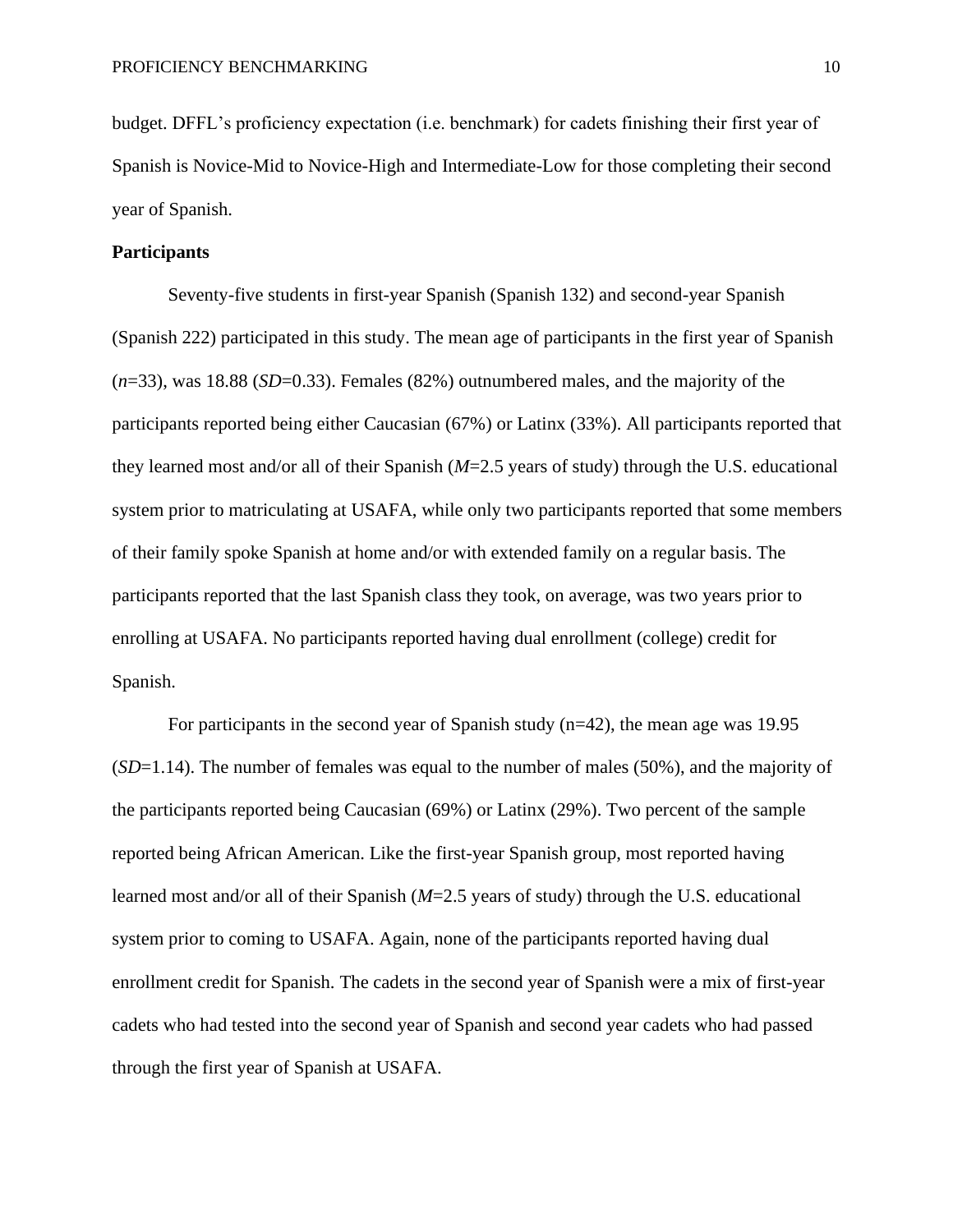# **Procedures**

After obtaining Institutional Review Board approval for human subjects testing in April 2021, two DFFL Spanish professors volunteered four of their classes to participate in a baseline study of cadet proficiency in Spanish. Two of the classes were ending their first year of Spanish study at USAFA, and the other two classes were about to complete their second year of Spanish study. The Director of the DFFL Language Lab administered the listening and reading proficiency tests in the departments' language lab in late April 2021. Results from the tests were sent electronically and securely to the DFFL Director of Assessment, who forwarded the results to the two Spanish professors. Data collection ended in early May 2021 and data were analyzed using *SPSS 18*.

# *Instruments: Adaptive Reading Test and Adaptive Listening Test*

The Adaptive Reading Test and Adaptive Listening Tests are computer adaptive, criterion-referenced tests of an individual's reading and listening proficiency, respectively. Because they are adaptive, the number of items to which individual test takers respond will vary, depending on performance. Test items are drawn from item pools at specified proficiency levels. Results can be used for multiple purposes including placement of higher education students in an appropriate course, measuring proficiency or learning gains (pre and post-tests), guiding instruction, or informing program evaluation. Results from these two assessments are reported according to the ACTFL Proficiency Guidelines for Novice, Intermediate, Advanced, and Superior (for specified tests) language abilities and are currently available in Arabic, Chinese, English, French, Russian, Spanish, and Turkish (ACTFL, 2012). Note that they are not official ACTFL tests.

In order to develop these tests, language subject matter experts and assessment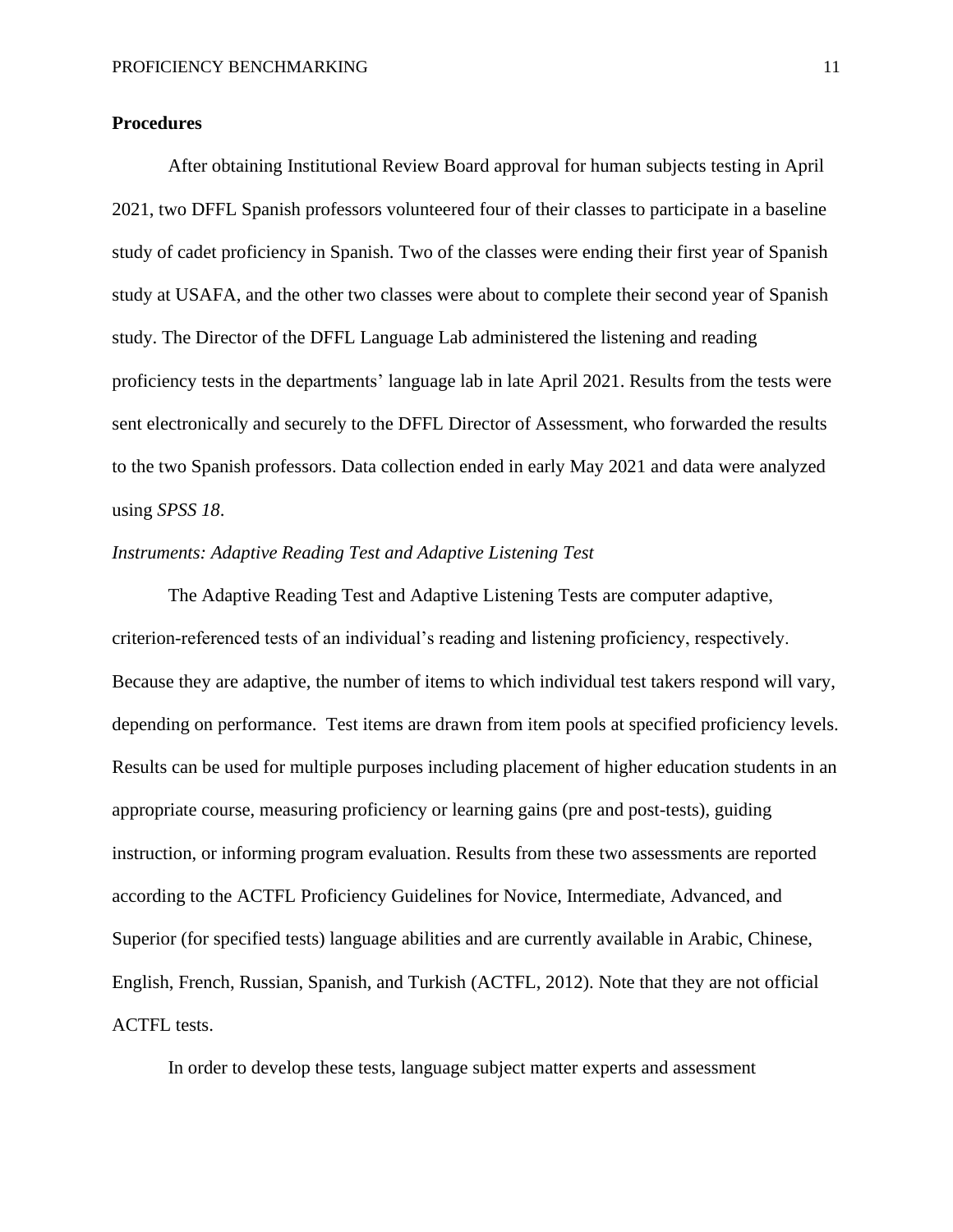professionals aligned the texts, passages, and items with the criteria described in the ACTFL Proficiency Guidelines (ACTFL, 2012). Item development began with the selection of authentic texts and passages from real-world sources across a range of different fields. The item writing process included training item writers to create items that were aligned with the ACTFL Proficiency Guidelines for each text or passage. Upon being developed, "the test development team reviewed the items for alignment with the targeted proficiency level and trial with a small representative sample of examinees" (Clifford & Cox, 2013, p. 52). Poorly functioning items were either revised and retested or removed altogether from the item development pool. The final step in the process was empirical testing of the items to determine whether their statistical difficulties clustered by levels on the ACTFL Proficiency Guidelines (e.g., Intermediate-Mid, Advanced-Low). For the empirical testing portion of the development of the tests, the authors calculated Rasch person reliability coefficients for the tests and the items because it differentiates between people with higher abilities compared to people with lower abilities (Schumacker, 2016).

The Adaptive Reading Test includes up to 57 items: a maximum of 24 at the Intermediate level and a maximum 33 at the Advanced level. The authors reported a 0.80 Rasch person reliability coefficient, indicating a relatively high level of internal consistency. Item reliability is very high (0.98), which indicates that the items function at distinctively separate levels of difficulty. The developers of the test reported that they conducted an independent samples *t-test*  between the Intermediate and Advanced items and determined that the two groups of items indeed differed in terms of item difficulty (Clifford & Cox, 2013).

The Adaptive Listening Test includes up to 74 items: a maximum of 35 at the Intermediate level and a maximum of 39 at the Advanced level. Much like the Reading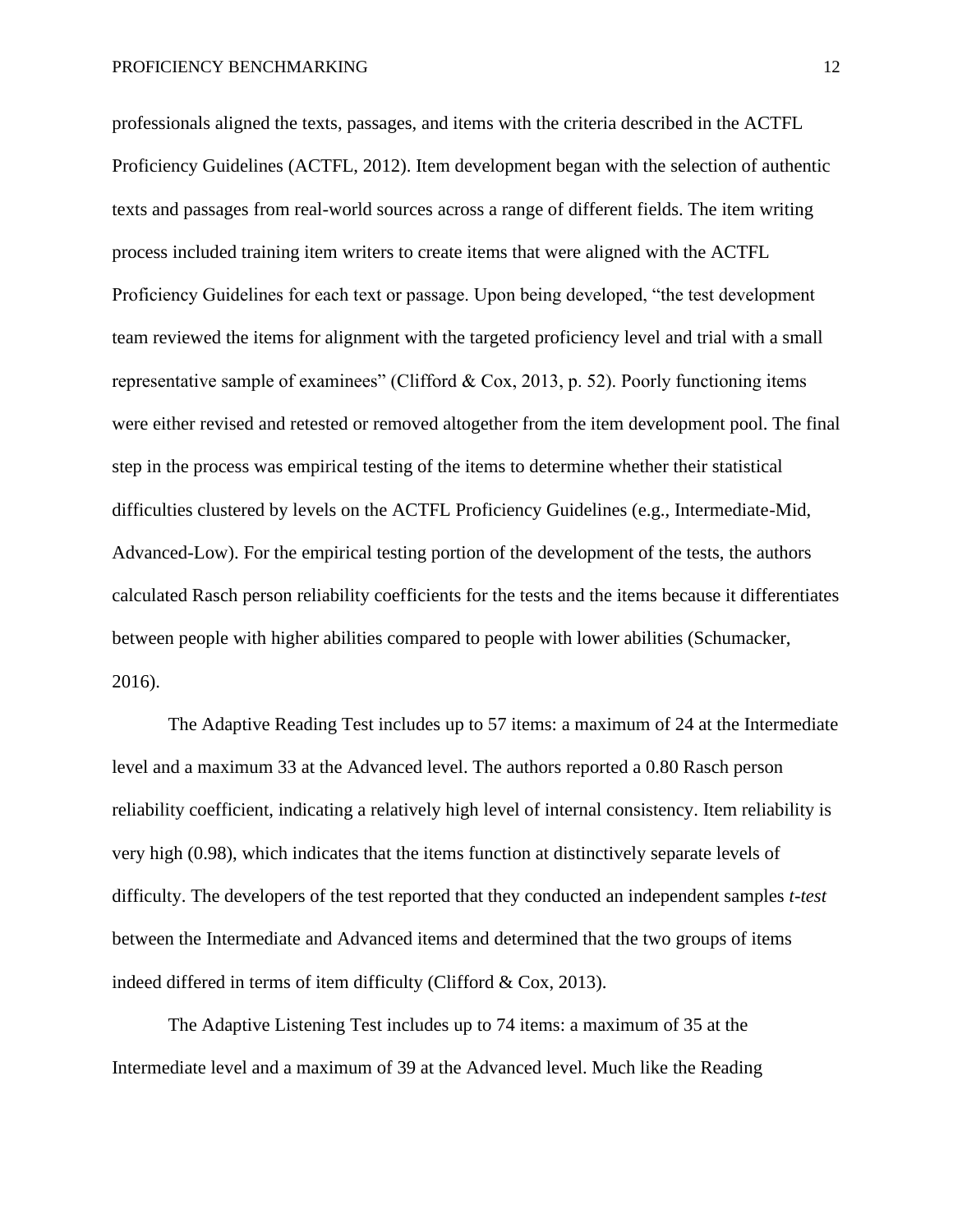Proficiency Test, a 0.85 Rasch person reliability coefficient was reported, again indicating a relatively high level of internal consistency. Item reliability measures are strong (0. 97), signifying that the items function at distinctively separate levels of difficulty. An independent samples *t-test* between the Intermediate and Advanced items and revealed that the two groups of items differed in terms of item difficulty (Cox & Clifford, 2014).

#### **Results**

The researchers collected baseline-testing data on cadets studying first and second-year Spanish at USAFA in the spring of 2021. Means to describe proficiency on the ACTFL Proficiency Scale were determined by labeling each level in a nominal sequence (e.g., Novice-Low = 1, Novice-Mid = 2).

## **Listening Proficiency Attained at the End of the First and Second Year of Study**

With respect to the first research question about the level of proficiency attained by cadets in the first and second-year of Spanish study at USAFA using the Adaptive Listening test, as Table 1 shows, cadets in second-year Spanish showed greater listening proficiency overall than their counterparts in first-year Spanish. On average, first-year cadets earned a proficiency level of Novice-High in listening (*M*=3.06) while second-year cadets earned, on average, a score midway between Intermediate-Low and Intermediate-Mid (*M*=4.68).

# **Table 1**

| <b>Proficiency Rating</b> | End of First-Year End of Second- |               |  |
|---------------------------|----------------------------------|---------------|--|
|                           | Spanish (Spanish Year Spanish)   |               |  |
|                           | 132)                             | (Spanish 222) |  |
| Novice-Low                |                                  |               |  |
| Novice-Mid                |                                  |               |  |
| Novice-High               | 11                               |               |  |
| Intermediate-Low          |                                  |               |  |
| Intermediate-Mid          |                                  |               |  |

#### *Adaptive Listening Test Results*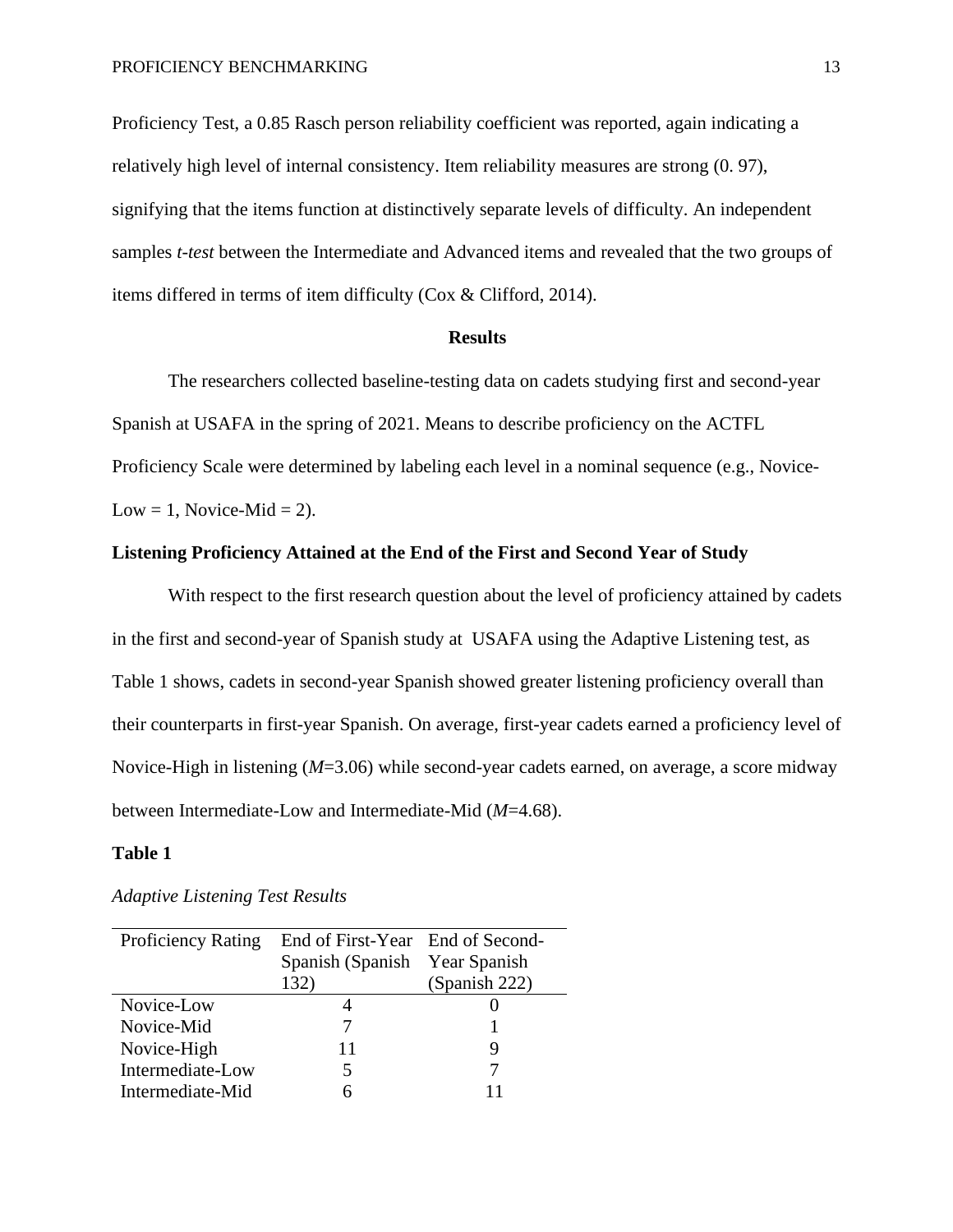#### PROFICIENCY BENCHMARKING 14

| Intermediate-High | 10 |
|-------------------|----|
| Advanced-Low      |    |
| Advanced-Mid      |    |
| Advanced-High     |    |
| Total $(N)$       |    |

The benchmark levels established for first-year Spanish for USAFA is Novice-Mid to Novice- High (between 2 and 3), and the average score was at the Novice-High level; 87% of participants earned at least the benchmark level. Similarly, the benchmark established for 222 was either met or exceeded for 39/40 (98%) at or above benchmark of Novice-High to Intermediate-Mid. Only one cadet did not attain the benchmark level, while 68% were in the benchmark range and 30% exceeded the benchmark range. Of the 42 participants in second-year Spanish, two did not receive a proficiency rating.

# **Reading Proficiency Attained at the End of the First Year of Study**

With respect to the second research question regarding the level of proficiency cadets attained in reading near the end of the first year of Spanish study, Table 2 shows that while 33 first-year cadets took the reading test, two did not receive a score; therefore, the authors can only report 31 participants in the results. On average, the first-year learners received a score between Novice-Mid and Novice High (*M*=2.6), which indicated that 87% showed proficiency at or above benchmark of Novice-Mid to Novice-High.

# **Table 2**

| <b>Proficiency Rating</b> |    |
|---------------------------|----|
| Novice-Low                | 4  |
| Novice-Mid                | 10 |
| Novice-High               | 10 |
| Intermediate-Low          | 3  |
| Intermediate-Mid          | 3  |
| Intermediate-High         | 1  |
| Advanced-Low              | 0  |
|                           |    |

*Adaptive Reading Test Results at End of First Year of Spanish Study*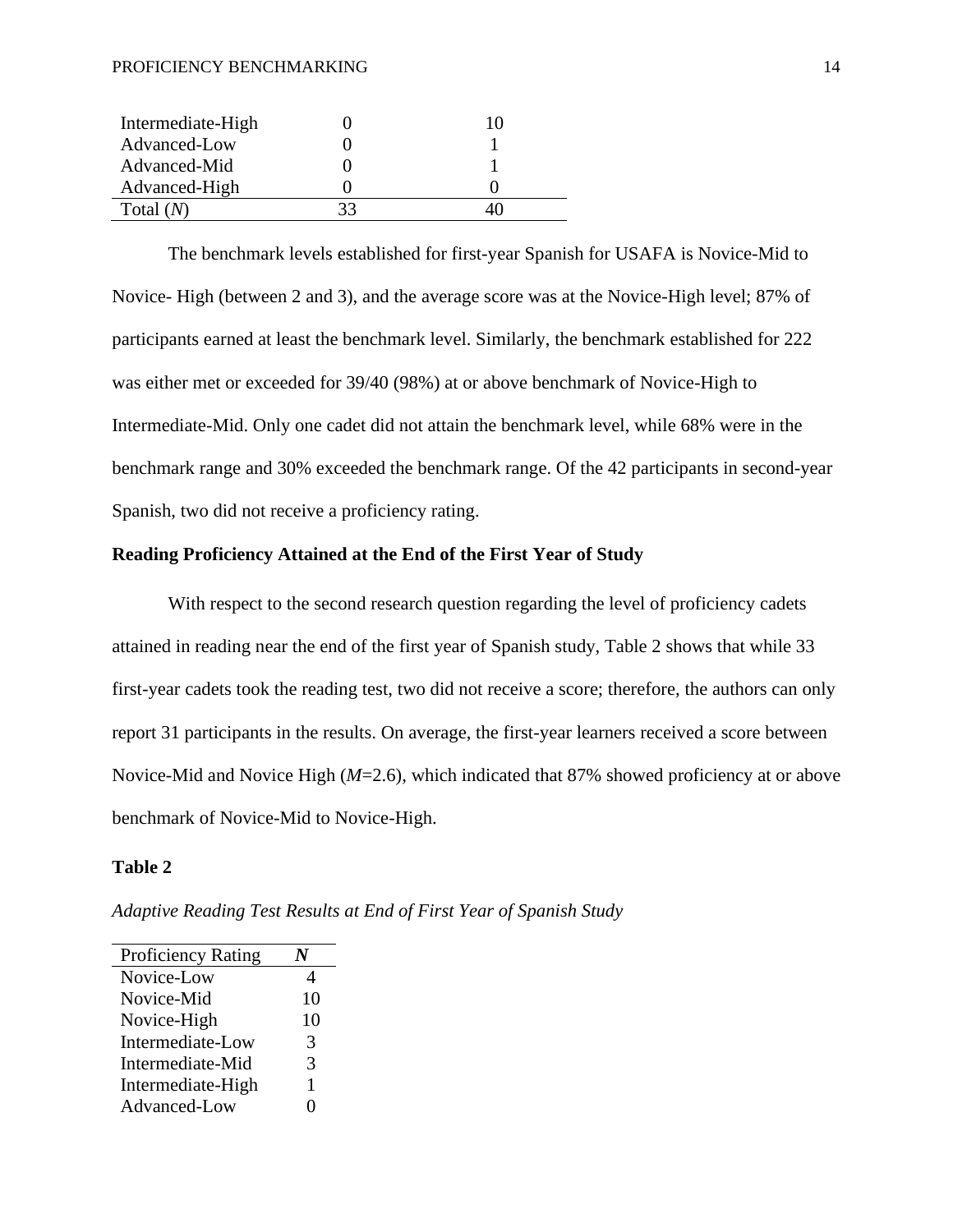| Advanced-Mid  | $\mathbf{\Omega}$ |
|---------------|-------------------|
| Advanced-High | $\mathbf{\Omega}$ |
| Total $(N)$   |                   |

# **Characteristics of those at the Highest and Lowest Levels of Proficiency in Reading and Listening**

**Gender**. Turning to the third research question about the characteristics of students who attained the highest and lowest levels of proficiency in reading near the end of their first-year of Spanish study at USAFA, initial data analysis showed that 33 cadets participated in study and 31 received proficiency ratings. The females in the group showed scores of a mean proficiency of 2.33 (Novice-Mid) while the scores for the males were slightly higher yet still in the Novice-Mid range (M=2.84). Fifty percent of the females in the sample scored at the benchmark rating of Novice-High and Intermediate-Low whereas slightly more (61%) of the males scored at the benchmark rating of Novice-High rating or above (Table 3).

# **Table 3**

*Adaptive Reading Test Results at the End of First Year of Spanish Study by Gender*

| <b>Proficiency Rating</b> | Females | Males |
|---------------------------|---------|-------|
| Novice-Low                |         | 3     |
| Novice-Mid                |         | 9     |
| Novice-High               | 2       | 8     |
| Intermediate-Low          |         | 2     |
| Intermediate-Mid          |         | 3     |
| Intermediate-High         |         |       |
| Advanced-Low              |         |       |
| Advanced-Mid              |         | 0     |
| Advanced-High             |         |       |
| Total $(N)$               | 5       | 76    |

Results of the Adaptive Listening Test results by gender for both groups showed that both females and males in Spanish 132 scored on average at the Novice-High level (*M*=3.17 and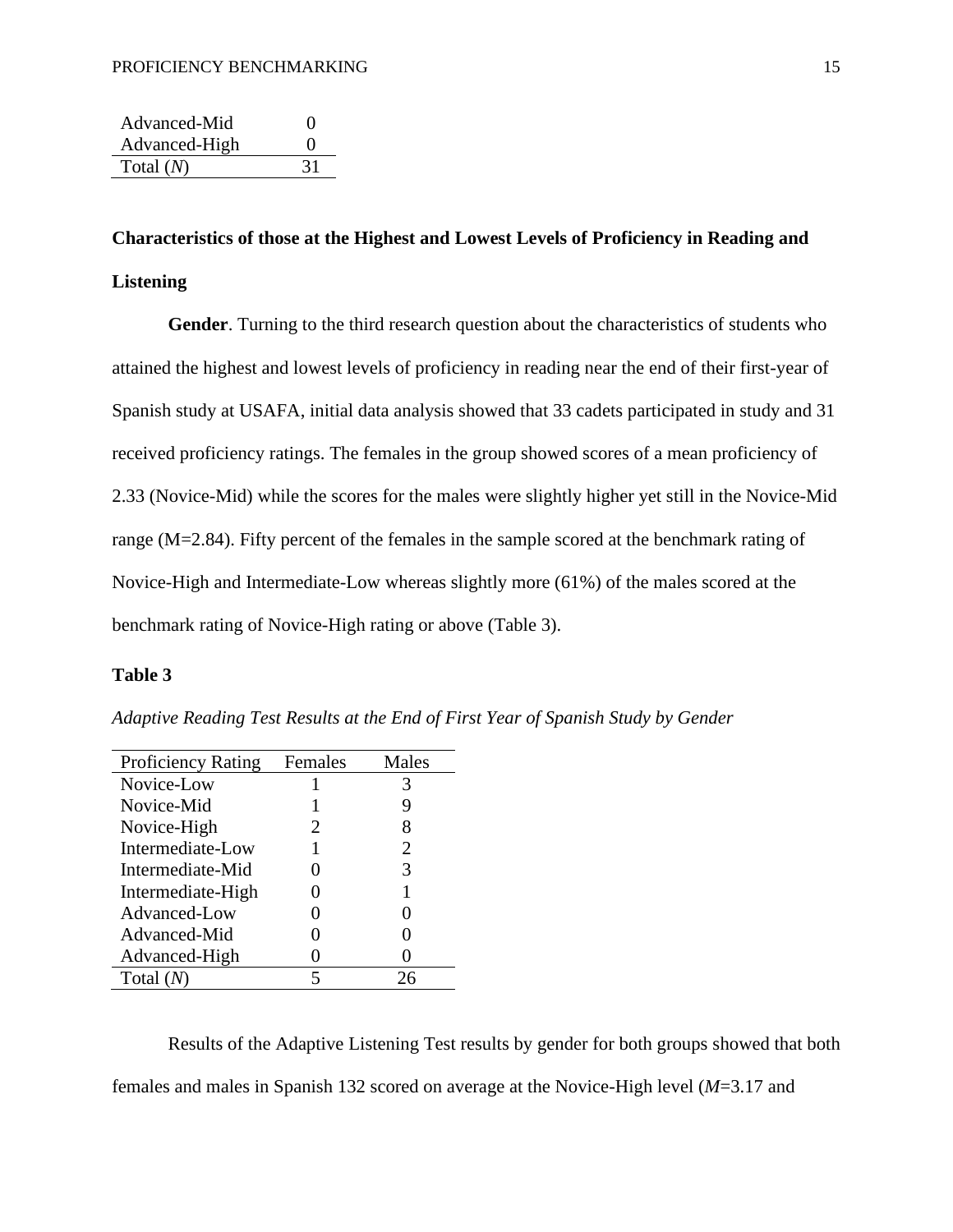*M*=3.04, respectively), which was again at the benchmark set by the Spanish faculty.

Years of previous study. In reviewing the proficiency ratings according to years of study of Spanish prior to attending USAFA, it is important to note that some participants failed to respond to the some of the requested demographic questions. Nevertheless, all of the participants had taken either two or three years of Spanish previously. Table 4 shows that the participants at the end of the first year of study at USAFA who reported having taken two years prior to attending scored at the lower end of the scale (*M*=2.10, Novice-Mid). However, those who reported having taken three years prior to attending USAFA scored higher (*M*=3.07), a rating consistent with the lower end of the Novice-High rating. Taken collectively, the results show that participants with both relatively low and high levels of reading proficiency had at least three years of prior Spanish study.

## **Table 4**

*Adaptive Reading Test Results at the End of First Year of Spanish Study by Number of Years of* 

*Spanish Study Prior to Attending USAFA*

| <b>Proficiency Rating</b> | 1 year | 2 years | vears                 |
|---------------------------|--------|---------|-----------------------|
| Novice-Low                |        |         |                       |
| Novice-Mid                |        |         |                       |
| Novice-High               |        |         |                       |
| Intermediate-Low          |        |         | 3                     |
| Intermediate-Mid          |        |         | $\mathcal{D}_{\cdot}$ |
| Intermediate-High         |        |         |                       |
| Advanced-Low              |        |         |                       |
| Advanced-Mid              |        |         |                       |
| Advanced-High             |        |         |                       |
| Total (                   |        |         | 14                    |

Next, the researchers examined the relationship between the number of years studying Spanish prior to attending USAFA for both levels as related to one's proficiency ranking on the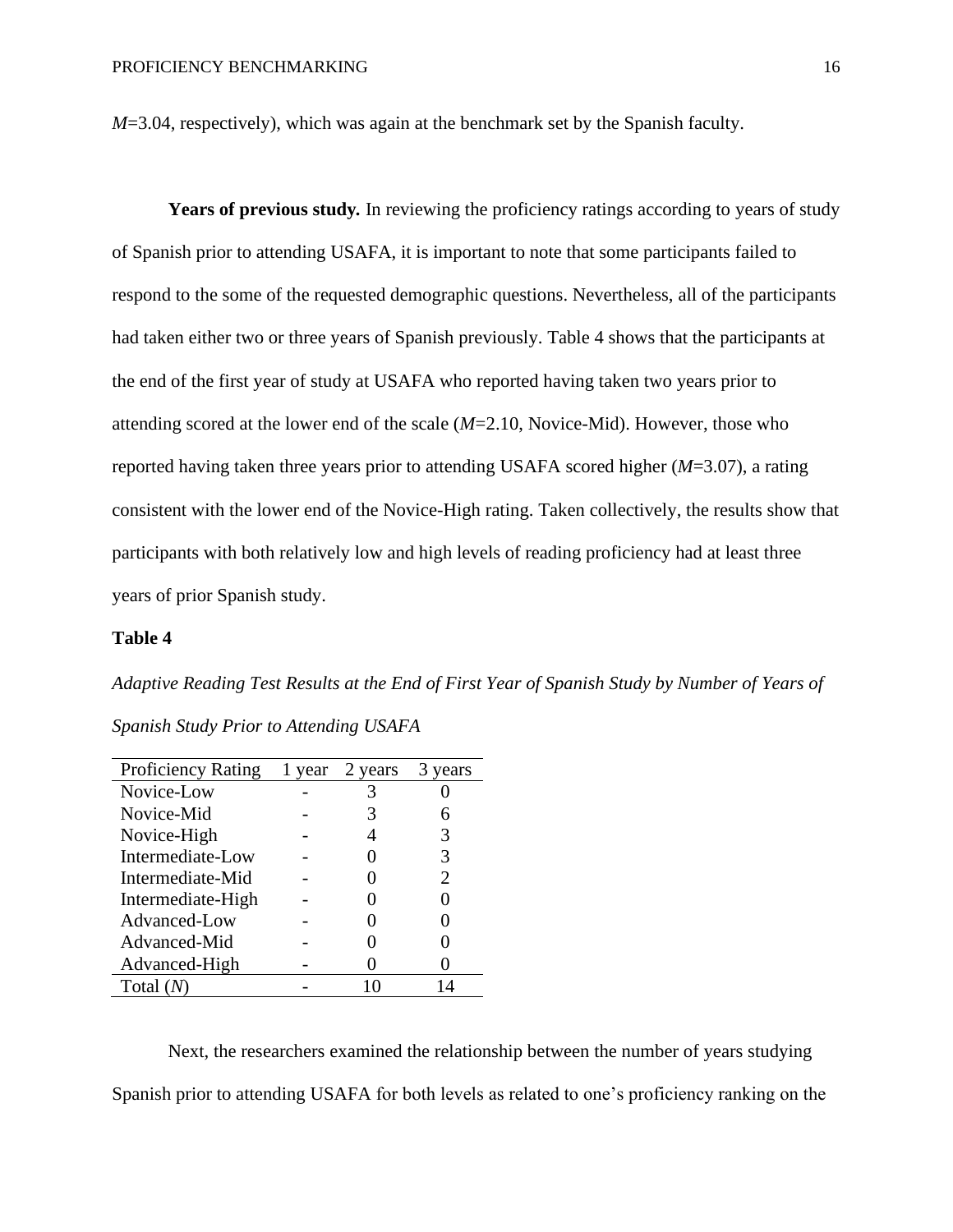Adaptive Listening Tests. Table 5 shows that after two years of prior study, cadets at the first year of study (Spanish 132) were at the higher end of the Novice-Mid benchmark rating (*M*=2.81); yet, at the end of the second year (Spanish 222) scored at the Intermediate-Low level (*M*=4.00). When examining the data for those cadets in first-year Spanish who reported having studied Spanish for three years prior to matriculating at USAFA, their average rating was Novice-High (*M*=3.35) compared to the second-year Spanish cadets who scored a rating of Intermediate-Low level (*M*=4.85). None of the first-year cadets reported having taken four years of Spanish prior to matriculation; however, those in the second year who studied Spanish for four years prior to attending USAFA scored similarly to those who studied Spanish for three years (Intermediate-Mid, *M*=4.74). Viewed collectively, the data show that most cadets had some previous study of Spanish. Those with the highest levels of proficiency (Intermediate-Mid) in first-year Spanish also had at least three years of prior study in Spanish. Similarly, those with the highest levels of proficiency (Intermediate-High) in second-year Spanish had at least four years of prior study in high school.

#### **Table 5**

*Adaptive Listening Test results at the End of First and Second Years of Spanish Study by the Number of Years of Spanish Study Prior to Attending USAFA*

|                           |     | 1 Year |     | 2 Years |     | 3 Years | 4 Years |     |
|---------------------------|-----|--------|-----|---------|-----|---------|---------|-----|
| <b>Proficiency Rating</b> | 132 | 222    | 132 | 222     | 132 | 222     | 132     | 222 |
| Novice-Low                |     |        |     |         |     |         |         |     |
| Novice-Mid                |     |        |     |         |     |         |         |     |
| Novice-High               |     |        | რ   |         |     |         |         |     |
| Intermediate-Low          |     |        |     |         |     |         |         |     |
| Intermediate-Mid          |     |        |     |         |     |         |         |     |
| Intermediate-High         |     |        |     |         |     |         |         |     |
| Advanced-Low              |     |        |     |         |     |         |         |     |
| Advanced-Mid              |     |        |     |         |     |         |         |     |
| Advanced-High             |     |        |     |         |     |         |         |     |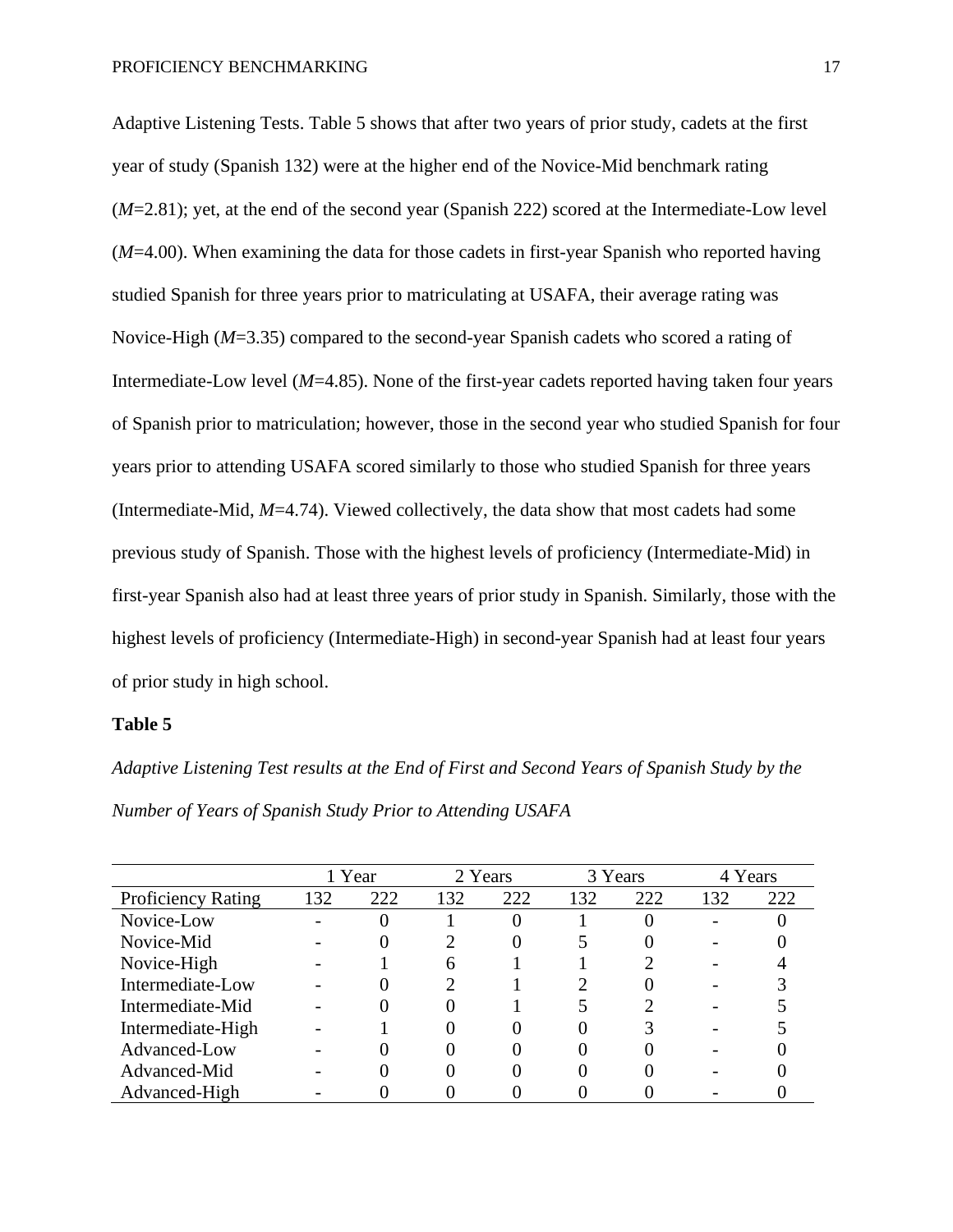| m<br>$\mathbf{v}$<br>1 Otal<br>$\mathbf{v}$ | -- |  |  |  |
|---------------------------------------------|----|--|--|--|

**Quartile of proficiency**. The next research question focused on specific characteristics of participants in the highest and lowest proficiency quartiles of the tests. The researchers examined the data and compared two groups for those in the first year and those in the second year of study of Spanish. The participants were divided into three groups: those who demonstrate proficiency at the highest, mid and lowest levels. This section explores comparisons between those who scored on the lower end of the proficiency scale and those who performed at a higher level on the scale. The middle group was not examined for comparative purposes.

*First-year Spanish results*. With respect to results from the BYU Adaptive Listening Test, the lower group scored at the Novice-Low and Novice-Mid levels (*n*=11).

Demographically, most (92%) self-reported as male and Caucasian (73%), while all of the participants in this group reported not having dual enrollment credit. Fifty-five percent reported taking at least three years of Spanish prior to attending USAFA while only one participant in this group reported speaking Spanish at home with family members. Ten of the 11 reported that they learned Spanish via the U.S. educational system. Similarly, those in the high achieving group in first-year Spanish scored at the Intermediate-Low and Intermediate-Mid levels (*n*=11); this group were mostly males (82%) and either Caucasian (64%) or Latinx (36%). Two reported speaking Spanish at home with family members. Nearly all (91%) learned Spanish in the U.S. educational system and 82% of the high achieving group took at least 3 or 4 years of Spanish in high school.

Next, the researchers examined the highest and lowest achieving students in first-year Spanish on the BYU Adaptive Spanish Reading Test. Data analysis showed similar results as those for the BYU Adaptive Listening Tests described above. For the lowest achieving group, which included the Novice-Low and Novice-Mid levels (*n*=14), most self-reported as males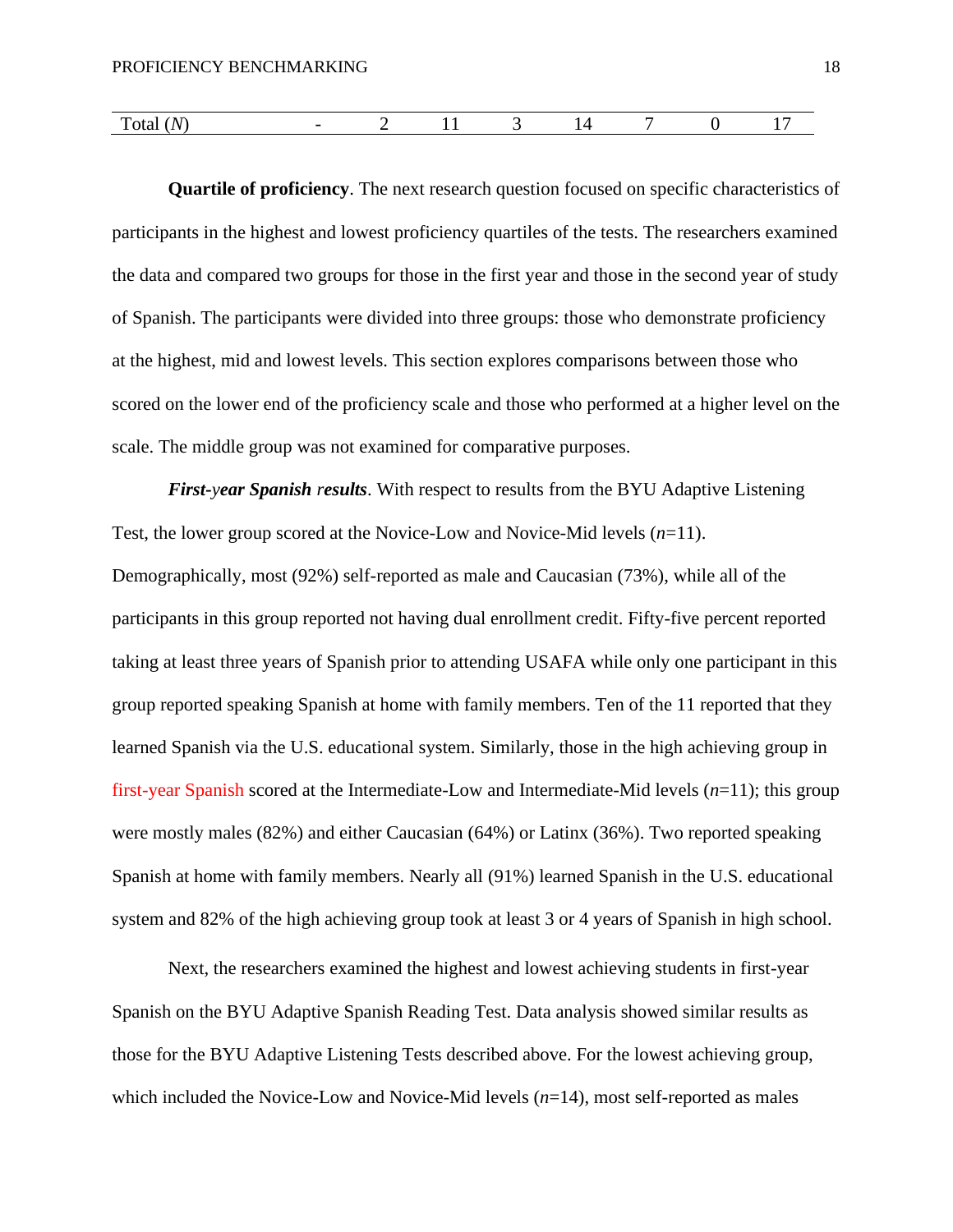(86%), and either Caucasian (71%) or Latinx (36%). Almost half of the participants reported having taken only two years of Spanish in high school. None reported having dual enrollment credit, being heritage speakers of the language, or having any overseas experience using Spanish. Those who scored at the higher end of the proficiency scale (Intermediate-Low and Intermediate-Mid levels, (*n*=7) were mostly males (86%) who were Caucasian (100%) and had taken at least three years of Spanish in high school via the US educational system (100%). The participant who scored the highest on the test (Intermediate-High) reported taking five years of Spanish prior to attending USAFA.

*Second-year Spanish results.* Turning to the results from those in the second-year of Spanish at USAFA, similar comparisons were made for the BYU Adaptive Spanish Listening Test. The lower group consisted of those who scored at the Novice-Mid, Novice-High, and Intermediate-Low levels (*N*=17). Participants in the higher group scored at the Intermediate-High, Advanced-Low, and Advanced-Mid levels on the proficiency scale (*N*=12). The demographics for the two groups were very similar. The majority were females in both groups (59%) with all but one having learned Spanish in the U.S. educational system. Forty-one percent of the lower group had taken four years of high school Spanish. Twenty-nine percent of the same group reported having taken their last Spanish class either their sophomore or junior year of high school. In the upper group, all had completed four years of high school Spanish and all but one had taken Spanish all four years in high school. The more recently and the more courses students took, the higher their proficiency levels. In other words, participants with the highest levels of proficiency had fewer interruptions to, in addition to more, Spanish language learning experience.

# **Comparison to Tschirner's Findings**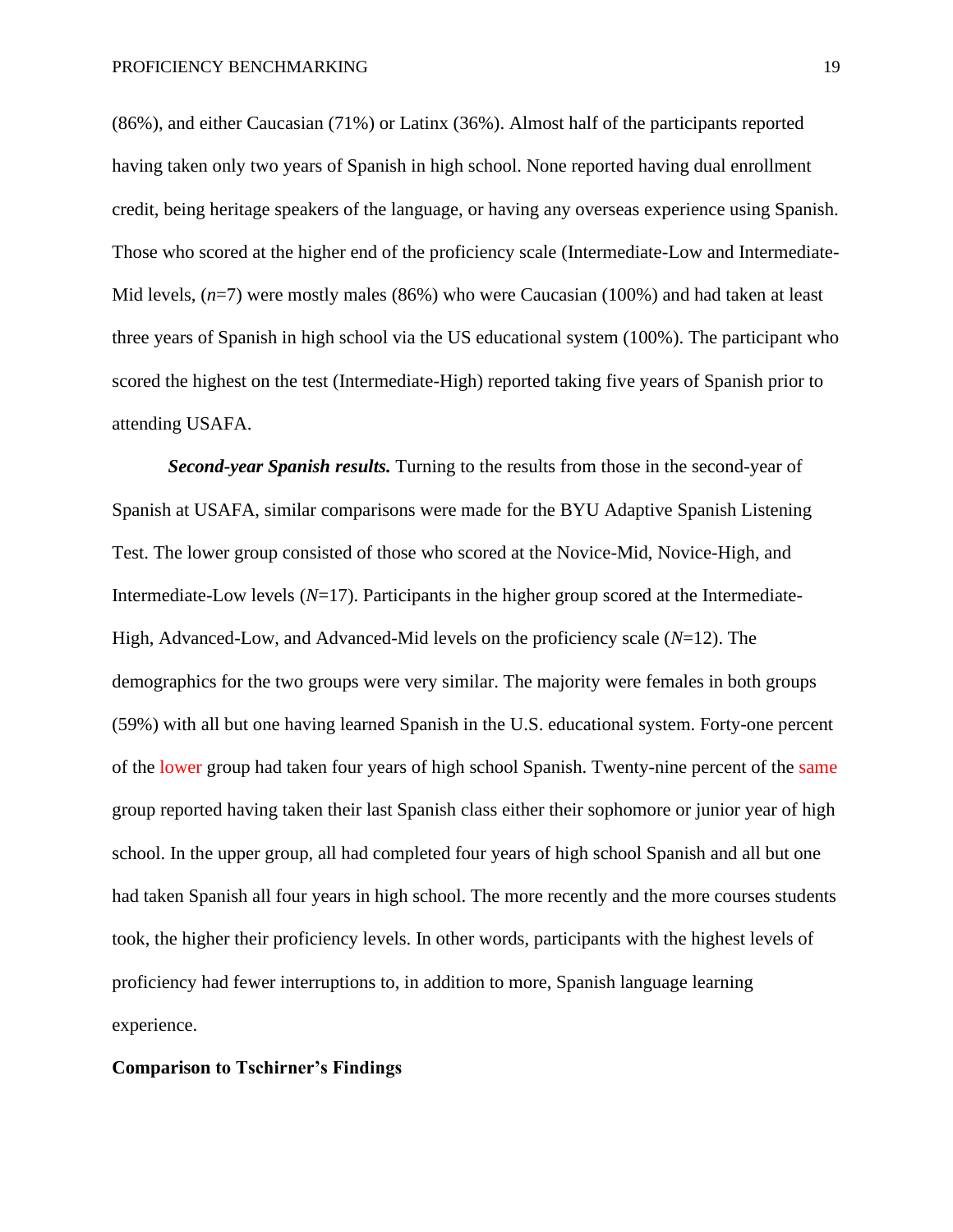With respect to the final research question regarding how the present study's findings compare to Tschirner's listening and reading outcomes, it is important to note that the population of this study, cadets at a military academy, were different from Tschirner's. Tschirner (2016) conducted a large study of the proficiency levels of college students enrolled in private and public institutions, with the majority coming from large public universities. He used the ACTFL Listening Proficiency and Reading Proficiency Tests administered by Language Testing International, an official ACTFL test and not the same test used in this study. Thus, while the results can be compared, the instruments are not identical. Table 6 shows how the results of this study compared to that of Tschirner's; it shows that, on average, USAFA's cadets attained a higher level of proficiency in listening than in Tschirner's study. Regarding Tschirner's reading outcomes compared to the present study, USAFA cadets scored at the higher end of the Novicemid level (*M*=2.8) compared to Tschirner's participants, who scored at the lower end of the Novice-high level (*M*=3.11).

# **Table 6**

*Comparison of Tschirner's Listening Outcomes to Present Findings*

| <b>Tschirner Second</b> | USAFA Second | <b>Tschirner Fourth</b> | USAFA Fourth     |
|-------------------------|--------------|-------------------------|------------------|
| Semester                | Semester     | Semester                | Semester         |
| 2.05                    | 3.06         | 2.83                    | 4.7              |
| Novice-Mid              | Novice-High  | Novice-High             | Intermediate-Mid |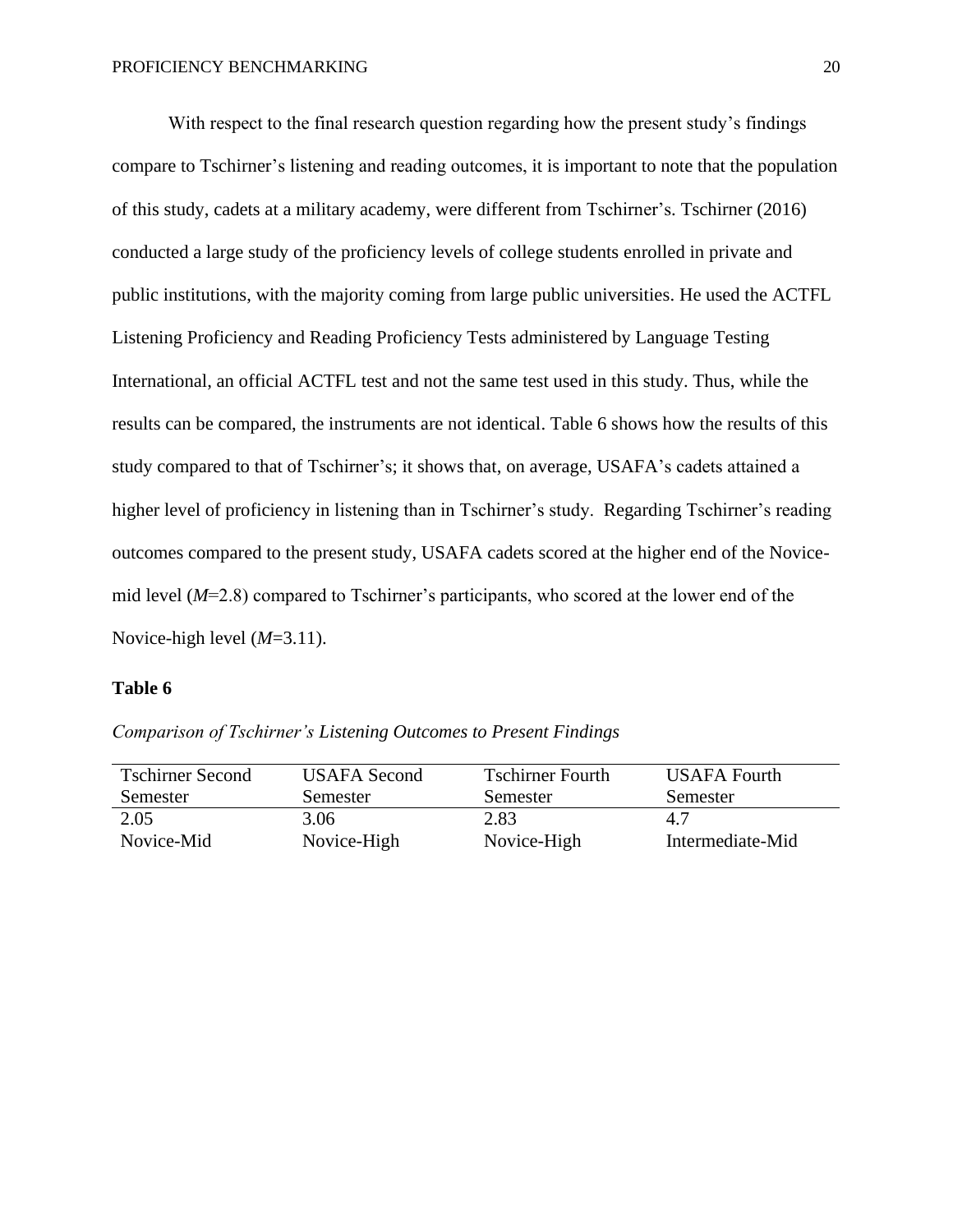#### **Discussion**

Establishing both rigorous and attainable outcomes for language learning sequences is critical to supporting programs in developing strong curricula and measuring their outcomes. While new data related to outcomes in four-year college language programs have emerged since 2016, there are little recent data on results from other types of programs. This study provides a first step in establishing benchmarks in second and fourth semester Spanish language courses at a military academy. Military academies are not only post-secondary institutions but also key players in providing language background to directly and immediately support national security and language endeavors.

The Department of Defense continues to place a premium on language and culture enabled military personnel, and this report provides important data for this emphasis as well as documentation of their success in this area. Consistent with previous Department of Defense guidelines, cadets graduating from USAFA with a major in FAS or a minor in one of the eight languages taught at USAFA are required to take the Defense Language Proficiency Test, which, like this study, examines cadets' ability in the receptive skills (i.e. listening and reading). The results of this study showed proficiency attained in one language (Spanish) at two levels in listening (second and fourth semester) and at one level in reading (second semester). The data showed that participants with previous study of Spanish in high school had higher scores than those who had less high school study. However, there were not many differences with respect to attained proficiency by gender. The study has implications both locally, for the specific institution, for other military academies and for higher education in general by documenting these outcomes to contribute to the existing body of work on student outcomes.

As previously noted, USAFA's cadets scored similarly to the undergraduates at public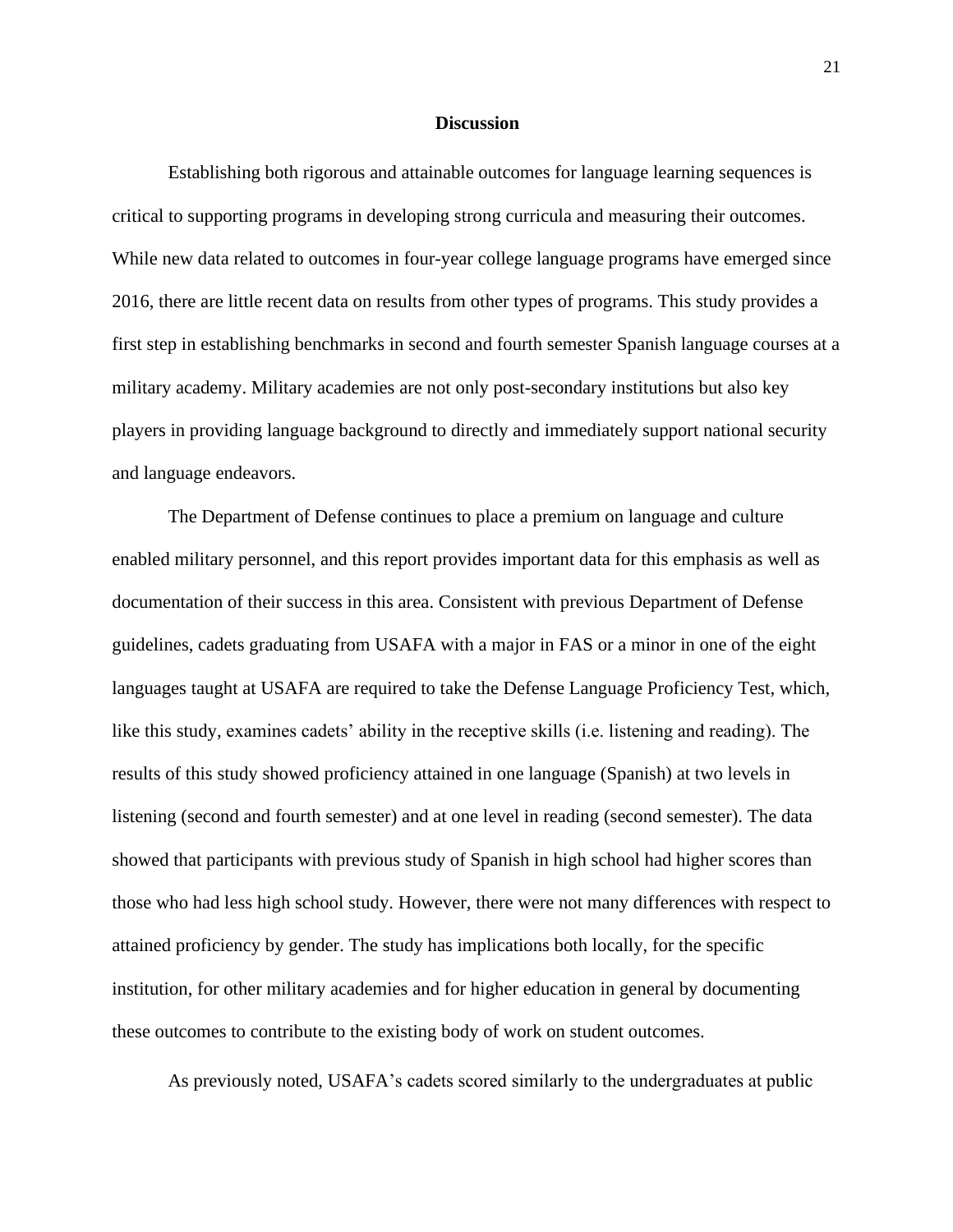and private universities in reading across the U.S. from Tschirner's (2016) study (approximately Novice-High). Glisan and Foltz (1998) focused on secondary school learners and oral proficiency outcomes; thus, the researchers cannot compare these results. Similarly, Carroll (1967) focused on language majors with more years of study than those in the present population. Because Tschirner's study includes not only Flagship reading and listening outcomes but also outcomes from additional post-secondary programs, the discussion will focus on comparisons between Tschirner's study and the present one.

Notably, USAFA's cadets scored much higher than those in Tschirner's study in Listening. There are a number of reasons that could account for this difference. First, the BYU test is not an official ACTFL test, as is Tschirner's and there may be differences between local interpretations and official ACTFL test items. Secondly, Tschirner had a much larger sample of a more diverse audience; thus, the USAFA sample may include more motivated students than Tschirner's. Finally, because so many cadets began Spanish language study with three or more years of prior study, they may have begun with higher levels of listening proficiency than those in Tschirner's study. Tschirner did not investigate number of years of prior study, so that comparison cannot be made.

Interestingly, the cadets scored slightly lower after two semesters in reading. It is possible that reading is emphasized less in the USAFA curriculum than in the programs included in Tschirner's. In addition, classes at USAFA are capped at 24; it possible that USAFA classes are smaller and more conducive to the development of listening than at the schools included in Tschirner's samples.

It is also important to highlight that cadets enrolled in a military academy may be different in their motivations and approaches to language learning than those at a four-year public colleges. First, approaches to teaching and learning at a military academy may be more homogenous than at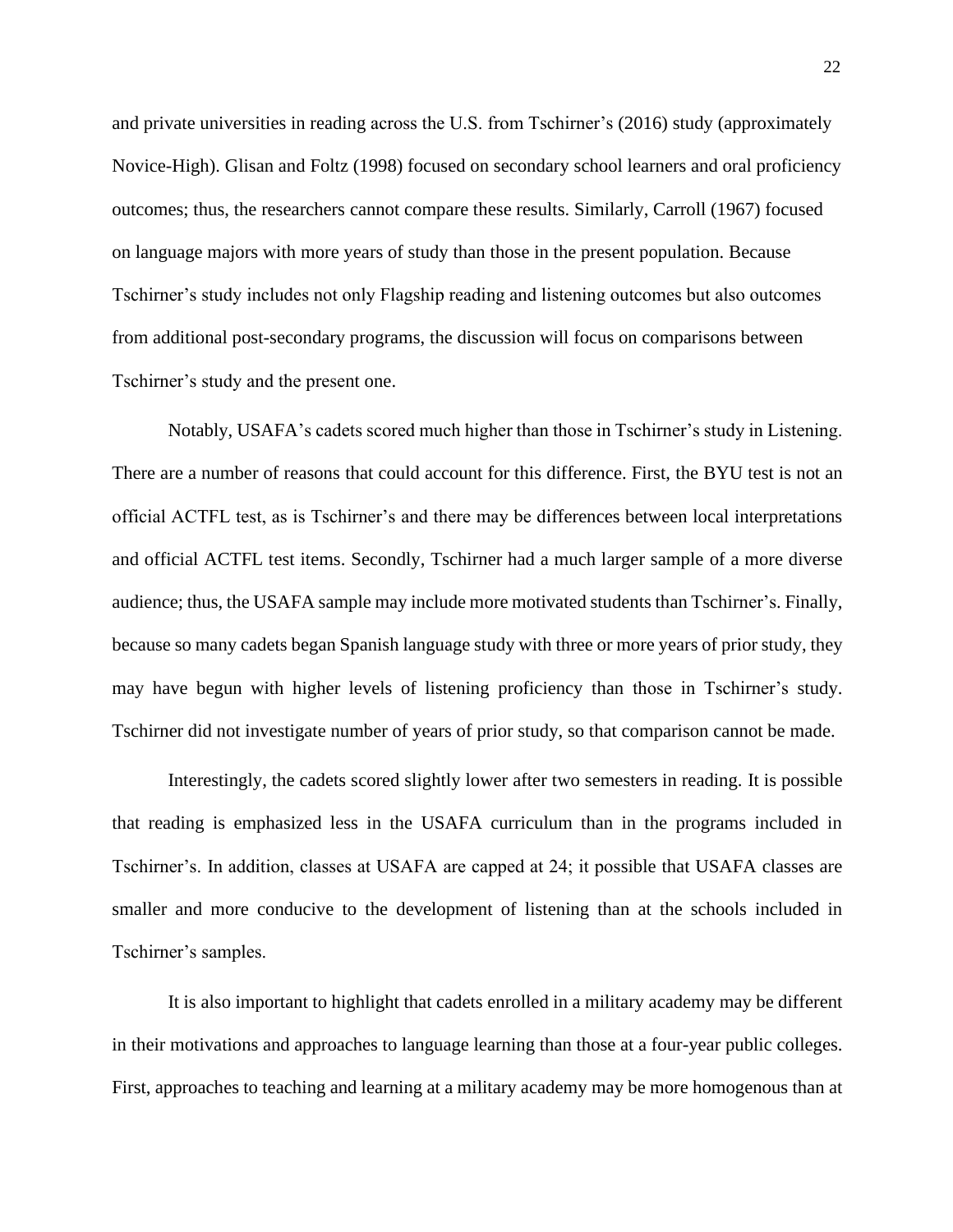a large, public institution of higher education where many introductory courses are taught by teaching assistants and part-time faculty who are responsible for teaching and learning but may not have input into course design and development. By contrast, all courses at a military academy are taught by full-time professors who are required to collectively plan, design and implement curricula. Such homogeneity may result in different teaching and learning contexts. At the same time, there are no language majors at a military academy, so no participating cadets are able to pursue the language with the intensity of a university Spanish major.

This study adds to the body of work on proficiency outcomes in higher education and introduces a new but important subgroup: cadets at a military academy. Such students in higher education are well positioned to influence security and public policy within their careers and thus their inclusion in the general outcomes data provides both information to the field and incentives to the military academies to encourage language study and to document the results. On average, the cadets scored higher in listening than the students in Tschirner's 2016 study and slightly lower in reading. While the sample size of the present study is small, it represents an important effort in noting such outcomes.

Future research can both replicate this study and add more participants to determine how cadets' outcomes compare to other students enrolled in higher education. In addition, future studies could examine qualitatively why cadets score higher in listening than their counterparts at non-military schools, if such a trend continues. Conducting benchmark studies with the USAFA population of oral proficiency outcomes will allow for comparisons to other studies, such as Isbell, Winke and Gass (2018). In conclusion, the present study can also provide important information for curriculum development and new foci for continued improvement in the program. As language professionals, it is our duty to move our learners up the proficiency ladder.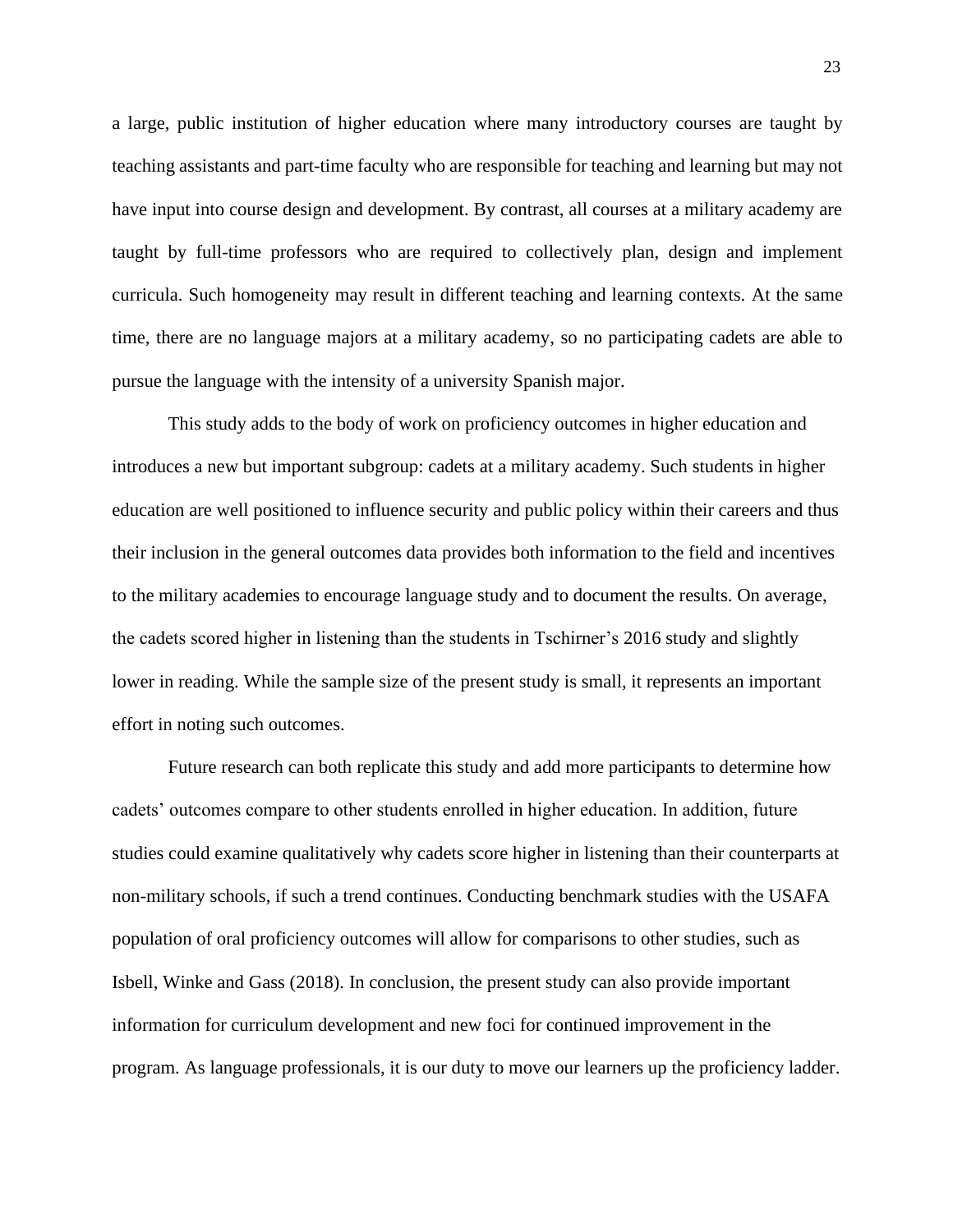By examining proficiency benchmarks using reliable and valid tests we will know where our learners are and what we need to do to continue building their proficiency in the target language.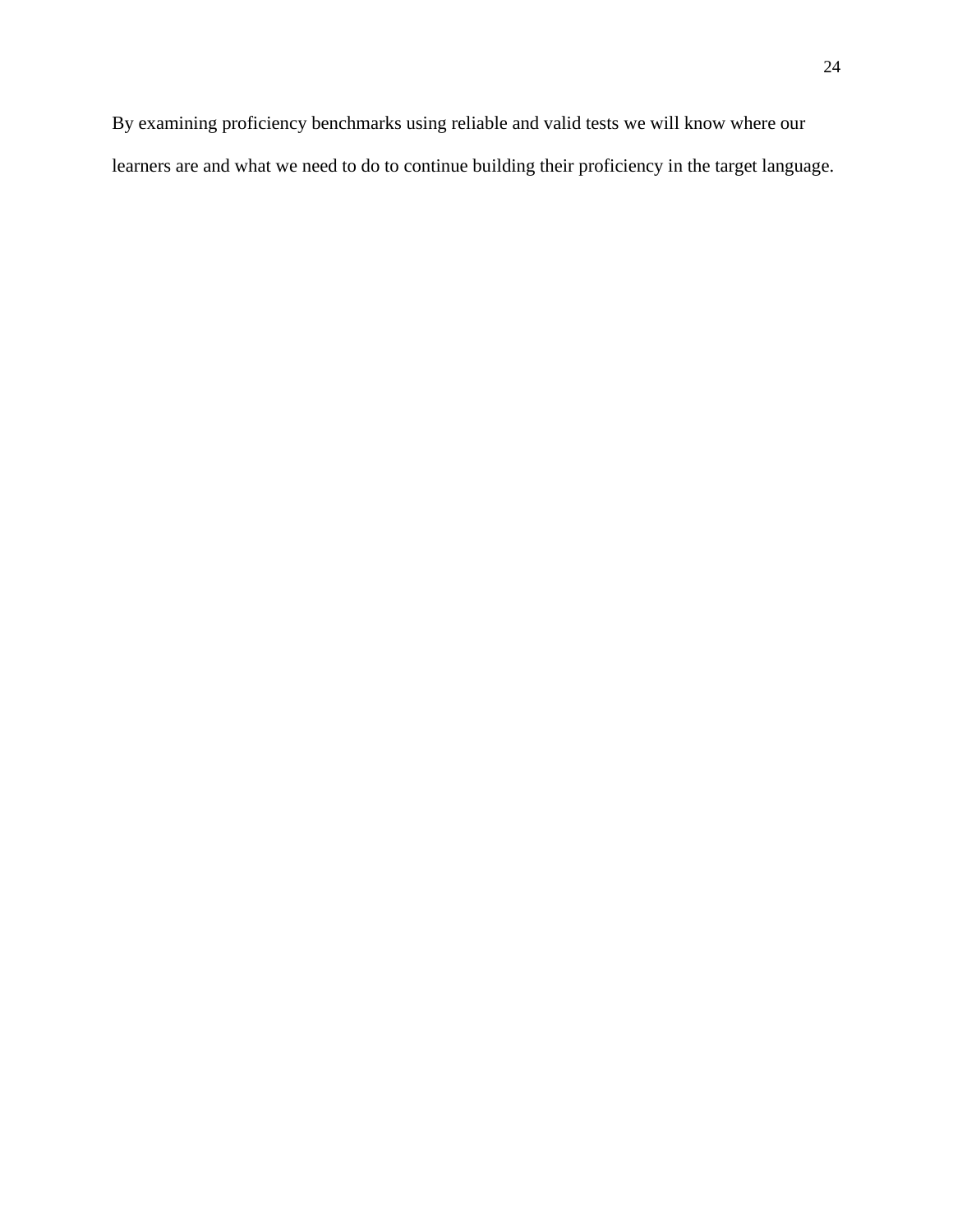# **References**

- ACTFL. (2012). *ACTFL proficiency guidelines 2012.* h[ttps://www.actfl.org/resources/actfl](http://www.actfl.org/resources/actfl-)proficiency-guidelines-2012
- ACTFL. (2017). *NCSSFL-ACTFL can-do statements*.

h[ttps://www.actfl.org/publications/guidelines-andmanuals/ncssfl-actfl-can-do-statements](http://www.actfl.org/publications/guidelines-andmanuals/ncssfl-actfl-can-do-statements)

ACTFL. (2019) *Making languages our business.* ACTFL.

https://www.leadwithlanguages.org/wp-

content/uploads/MakingLanguagesOurBusiness\_FullReport.pdf

- American Academy of Arts and Sciences (2017). America's languages: Investing in language education for the 21<sup>st</sup> century. AAAS. https://www.amacad.org/publication/americaslanguages
- Carroll, J. B. (1967). Foreign language proficiency levels attained by language majors near graduation from college. *Foreign Language Annals*, *1*(2), 131-151. DOI: 10.1111/j.1944- 9720.1967.tb00127.x
- Clifford, R., & Cox, T. L. (2013). Empirical validation of reading proficiency guidelines. *Foreign Language Annals, 46*(1), 45-61. DOI: 10.1111/flan.12033
- Cox, T. L., & Clifford, R. (2014). Empirical validation of listening proficiency guidelines. *Foreign Language Annals, 47*(3), 379-403. DOI: 10.1111/flan.12096
- DeKeyser, R. M. (2014). Research on language development during study abroad. In C. Perez-Vidal (Ed.), *Language acquisition in study abroad and formal instruction contexts* (pp. 313-326). John Benjamins. https://doi.org/10.1075/aals.13.16ch13
- Dewey, D. P., Bown, J., & Eggett, D. (2012). Japanese language proficiency, social networking, and language use during study abroad: Learners' perspectives. *Canadian Modern*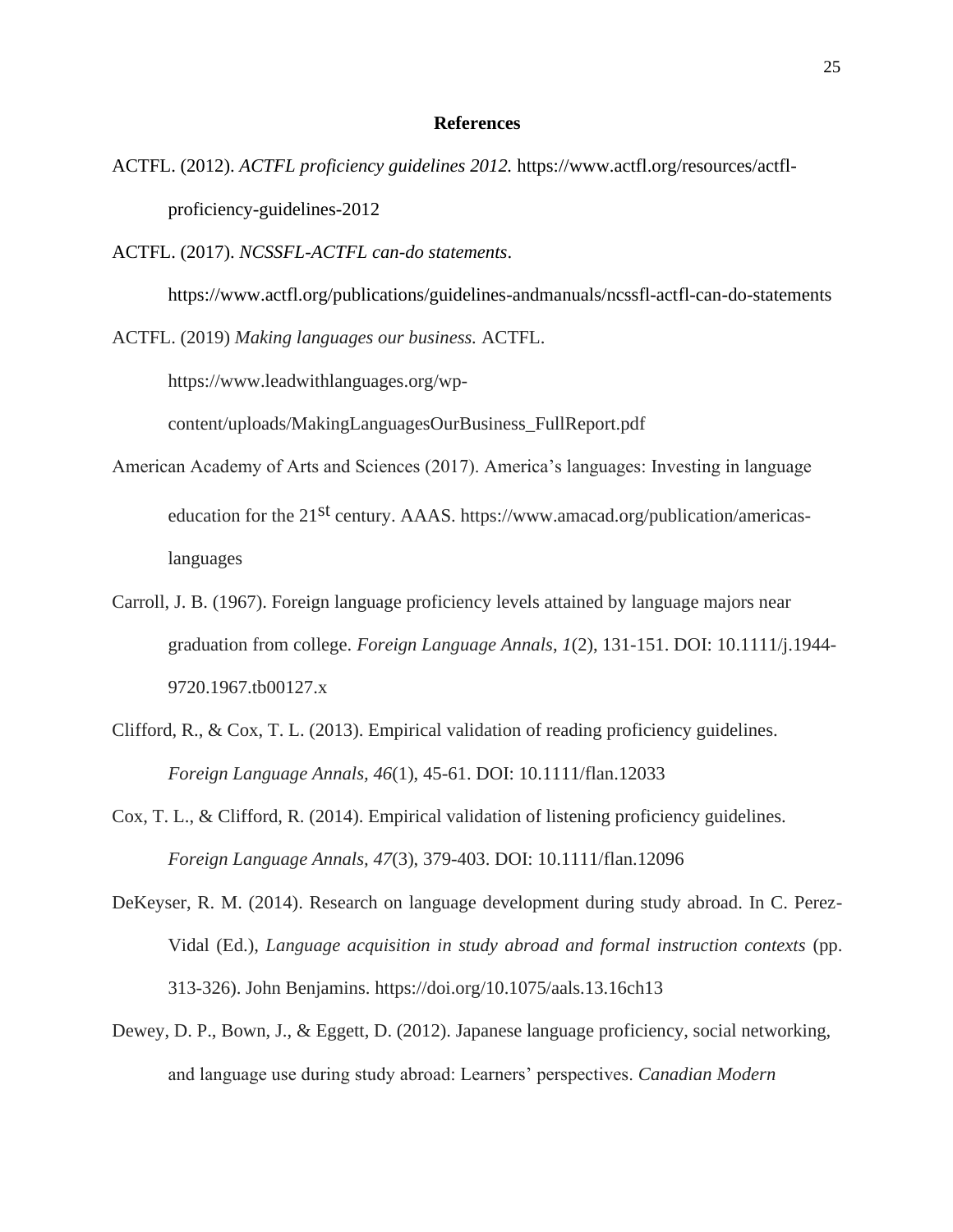*Language Review*, *68*(2), 111-137. DOI:10.3138/CMLR.68.2.111

- Freed, B. F. (1995). Second language acquisition in a study abroad context. *Studies in Bilingualism.* https://doi.org/10.1075/sibil.9
- Glisan, E. W., & Foltz, D. A. (1998). Assessing students' oral proficiency in an outcome‐based curriculum: Student performance and teacher intuitions. *The Modern Language Journal*, *82*(1), 1-18. https://doi.org/328680
- Hernández, T. A. (2010). Promoting speaking proficiency through motivation and interaction: The study abroad and classroom learning contexts. *Foreign Language Annals*, *43*(4), 650- 670. DOI: 10.1111/j.1944-9720.2010.01107.x
- Isbell, D. R., Winke, P., & Gass, S. M. (2018). Using the ACTFL OPIc to assess proficiency and monitor progress in a tertiary foreign languages program. *Language Testing*, *36*(3), 439- 465. https://doi.org/10.1177/0265532218798139
- The Language Flagship. (2013). *About us*. Available from, h[ttps://www.thelanguageflagship.org/content/about-us](http://www.thelanguageflagship.org/content/about-us)
- Looney, D., & Lusin, N. (2018, February). *Enrollments in languages other than English in United States institutions of higher education, Summer 2016 and Fall 2016: Preliminary Report*. Modern Language Association. https://www.mla.org/content/download/83540/2197676/2016-Enrollments-Short-

Report.pdf

Malone, M. E. (2019). Afterword and next steps. In P. Winke & S. M. Gass (Eds.), *Foreign language proficiency in higher education* (pp. 318). Springer. DOI:10.1007/978-3-030- 01006-5\_16

The National Standards Collaborative Board. (2015). *World-readiness standards for learning*